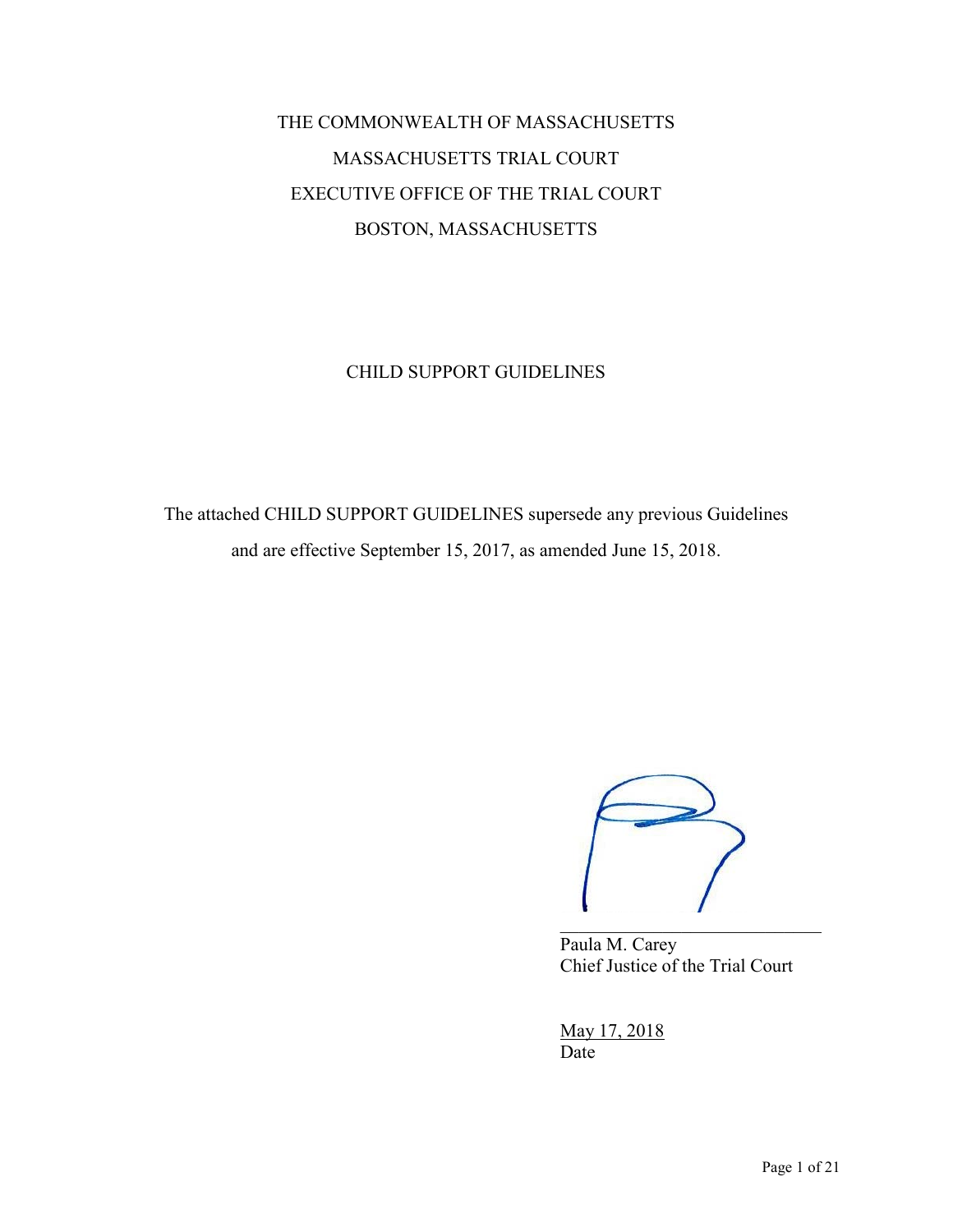### Preamble

These child support guidelines shall take effect on September 15, 2017, as amended on June 15, 2018, and shall be applied to all child support orders and judgments entered as of the amended date. In recognition of the priority of the interests of the children of the Commonwealth, these guidelines are formulated to be used by all of the justices of the Trial Court. There shall be a rebuttable presumption that these guidelines apply in all cases establishing or modifying a child support order, regardless of whether the parents of the child are married or unmarried, the order is temporary or final, or the Court is deciding whether to approve an agreement for child support. There shall also be a rebuttable presumption that the amount of the child support order calculated under these guidelines is the appropriate amount of child support to be ordered. These guidelines are based on various considerations, including, but not limited to, each parent's earnings, income, and other evidence of ability to pay. These guidelines are intended to be of assistance to attorneys and to litigants in determining what level of payment would be expected given the relative income levels of the parties. In all cases where an order for child support may be established or modified, a guidelines worksheet must be filled out, regardless of the income of the parties.

#### Commentary 2017 – Preamble

The Child Support Guidelines Task Force for the 2016-2017 review ("Task Force") was convened by Chief Justice of the Trial Court Paula M. Carey in the spring of 2016 to undertake the quadrennial review of the Massachusetts child support guidelines ("guidelines") as required by federal regulations. See 45 C.F.R. § 302.56. In January 2017, amendments to § 302.56 became effective. The Task Force for this quadrennial review was not required to implement the January 2017 amendments, and thus did not do so in this review. However, where appropriate and constructive, the Task Force considered the policies underlying the 2017 amendments when making its recommendations.

The comprehensive review of the Task Force included reviewing each section of the guidelines, line by line, as a whole and in subcommittees. In formulating its recommendations, the Task Force considered public comments, relevant research, information from economic consultants, and the comments and experience of Task Force members. The Task Force was cognizant that child support in Massachusetts seeks to reflect the incremental cost of raising a child, separate and distinct from expenses of other household members. The Task Force recommended edits for simplification, clarification, and policy considerations. These guidelines include commentary to indicate the reasoning and intent behind the recommendations of the Task Force. Trial Court departments, litigants and attorneys may use the commentary to resolve questions of interpretation or application of the guidelines.

The changes made in the Preamble reflect that the guidelines apply to child support orders entered as of September 15, 2017. The fifth sentence of the Preamble was added for clarification and is consistent with the January 2017 changes to 45 C.F.R. § 302.56 (c). The Task Force further clarified that the guidelines worksheet must be completed in all cases where a child support order may be established or modified. A guidelines worksheet is necessary for the Court to determine whether there is a deviation from the presumptive child support order such that findings must be completed. See Section IV.

#### Commentary 2018 - Preamble

After the promulgation of the Child Support Guidelines in September 2017, the Trial Court reviewed two issues on which it received questions: the application of the adjustment factors for children 18 years of age or older, and the adjustment for child care, health care coverage, and dental/vision insurance costs when parents share financial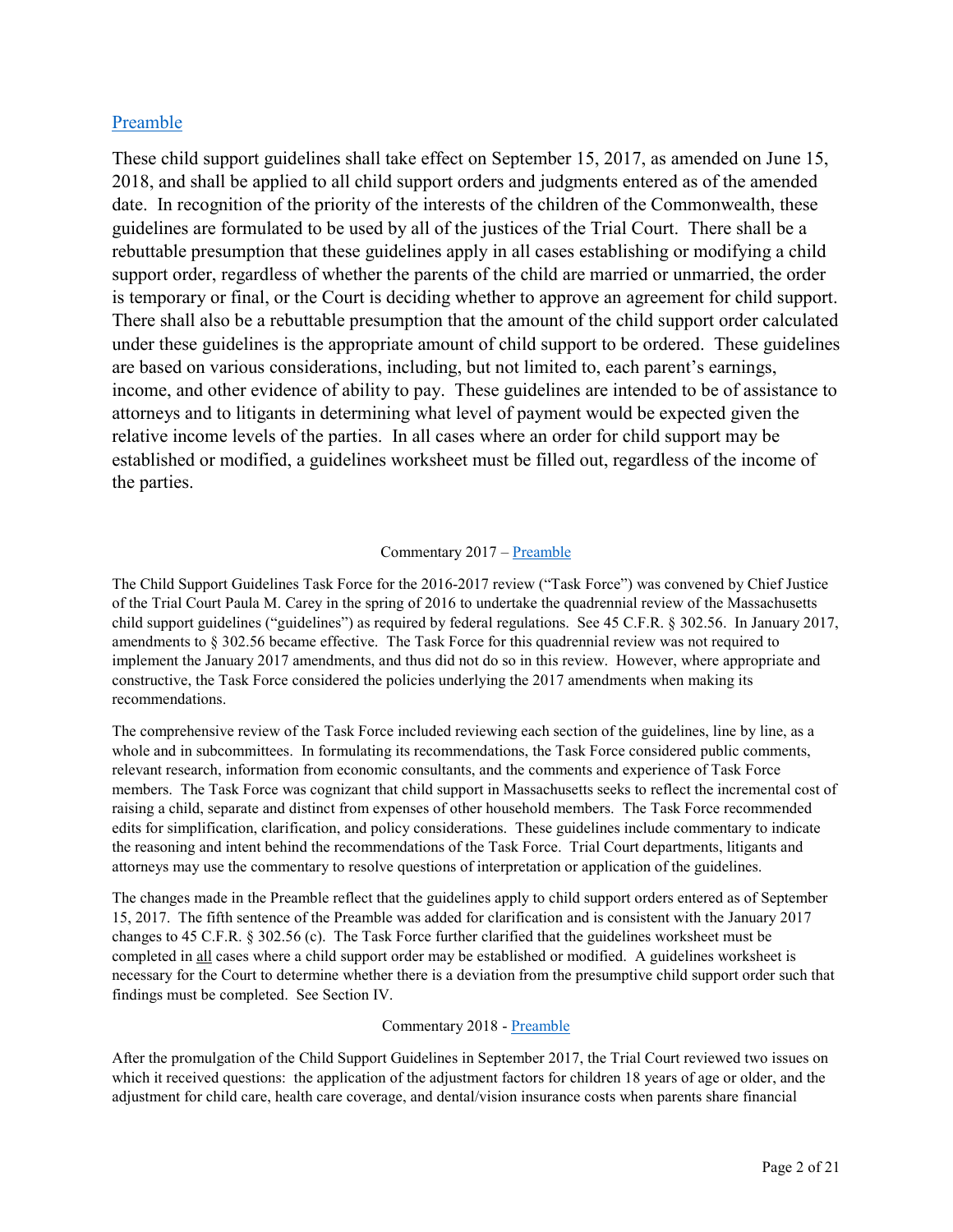responsibility and parenting time approximately equally. In the June 2018 amendments, the Trial Court revised the age adjustment factors in the worksheet to eliminate counterintuitive outcomes in support orders for four or five children, at least one being 18 years of age or older. The Trial Court also redesigned the worksheet so that one worksheet can be used regardless of whether the parenting plan is shared, split, or approximately 2/3 and 1/3. It is no longer necessary to use multiple worksheets to determine the child support amount where there is shared or split parenting plans. The June 2018 amendments do not address the 2018/2019 changes to the federal tax code with regard to alimony and dependency exemptions.

### **Principles**

In establishing these guidelines, due consideration has been given to the following principles:

- 1. promoting parental financial responsibility for children;
- 2. meeting the child's survival needs in the first instance, but, to the extent either parent enjoys a higher standard of living, allowing the child to enjoy that higher standard;
- 3. minimizing negative changes to the child's standard of living;
- 4. protecting a basic subsistence level of income of parents;
- 5. recognizing that deviations should be used when appropriate to tailor a child support order to the unique circumstances of a particular family;
- 6. recognizing that parents should bear any additional expenses resulting from the maintenance of two separate households;
- 7. recognizing the non-monetary contributions and involvement of both parents;
- 8. recognizing the monetary and/or in-kind contributions of both parents in addition to the child support order;
- 9. recognizing the importance, availability, and cost of health care coverage for the child;
- 10. promoting simplicity and consistency in establishing and modifying child support orders; and
- 11. streamlining administration and minimizing problems of proof.

### Commentary 2017 – Principles

The Task Force refined and reorganized the Principles section for clarification. The Task Force included Principle 5 regarding deviation to highlight that, where appropriate, the Court should deviate from the presumptive child support order amount and that attorneys and litigants should offer reasons as to why a deviation may be warranted. In making this change, the Task Force acknowledged the sentiments expressed by attorneys and litigants that there may be hesitation by the Court to deviate from the presumptive child support order. The Principles section has also been revised to reflect the January 2017 changes to 45 C.F.R. § 302.56 (c) by adding "basic" in Principle 4 of the Principles and changing "health insurance coverage" to "health care coverage" in Principle 9 of the Principles.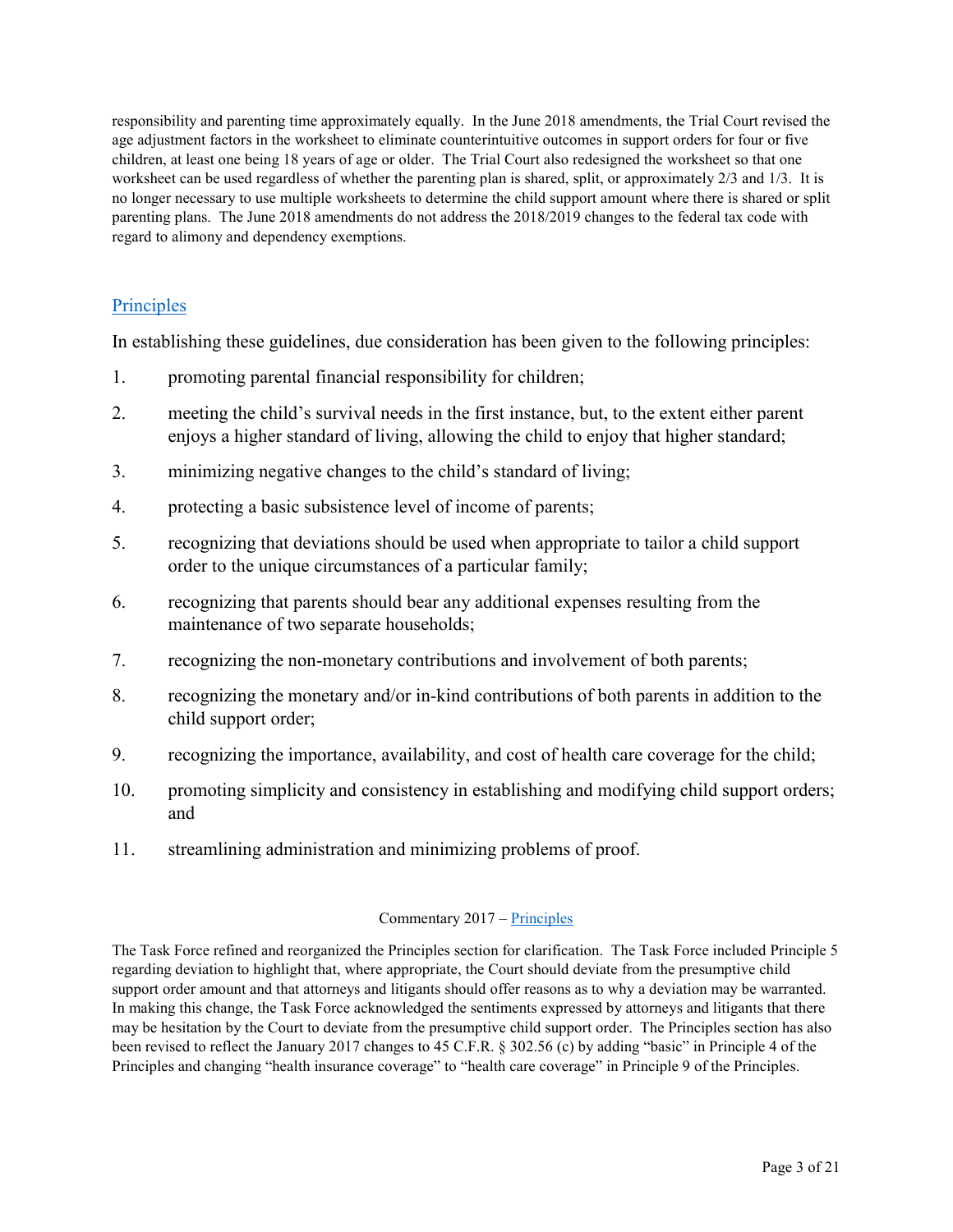# I. INCOME DEFINITION

### A. Sources of Income

For purposes of these guidelines, income is defined as gross income from whatever source, regardless of whether that income is recognized by the Internal Revenue Code or reported to the Internal Revenue Service or state Department of Revenue or other taxing authority. However, income derived from a means-tested public assistance program (for example: TAFDC, SNAP, veterans' benefits and SSI benefits) shall not be counted as income for either parent.

Sources of income include, but are not limited to, the following:

- 1. salaries, wages, overtime and tips,
- 2. income from self-employment;
- 3. commissions;
- 4. severance pay;
- 5. royalties;
- 6. bonuses;
- 7. interest and dividends;
- 8. income derived from businesses/partnerships;
- 9. social security excluding any benefit due to a child's own disability<sup>1</sup>;
- 10. non means-tested veterans' benefits;
- 11. military pay, allowances and allotments;
- 12. insurance benefits, including those received for disability and personal injury, but excluding reimbursements for property losses;
- 13. workers' compensation;
- 14. unemployment compensation;

<sup>&</sup>lt;sup>1</sup> If a parent receives social security benefits or SSDI benefits and the children of the parties receive a dependency benefit derived from that parent's benefit, the amount of the dependency benefit shall be added to the gross income of that parent. This combined amount is that parent's gross income for purposes of the child support calculation.

If the dependency benefit derives from the payor's benefit and the amount of the dependency benefit exceeds the child support obligation calculated under the guidelines, then the payor shall not have responsibility for payment of current child support in excess of the dependency benefit. However, if the guidelines are higher than the dependency benefit that derives from the payor's benefit, the payor must pay the difference between the dependency benefit and the weekly child support amount under the guidelines. See Rosenberg v. Merida, 428 Mass. 182 (1998); Schmidt v. McColluch-Schmidt, 86 Mass. App. Ct. 902 (2014).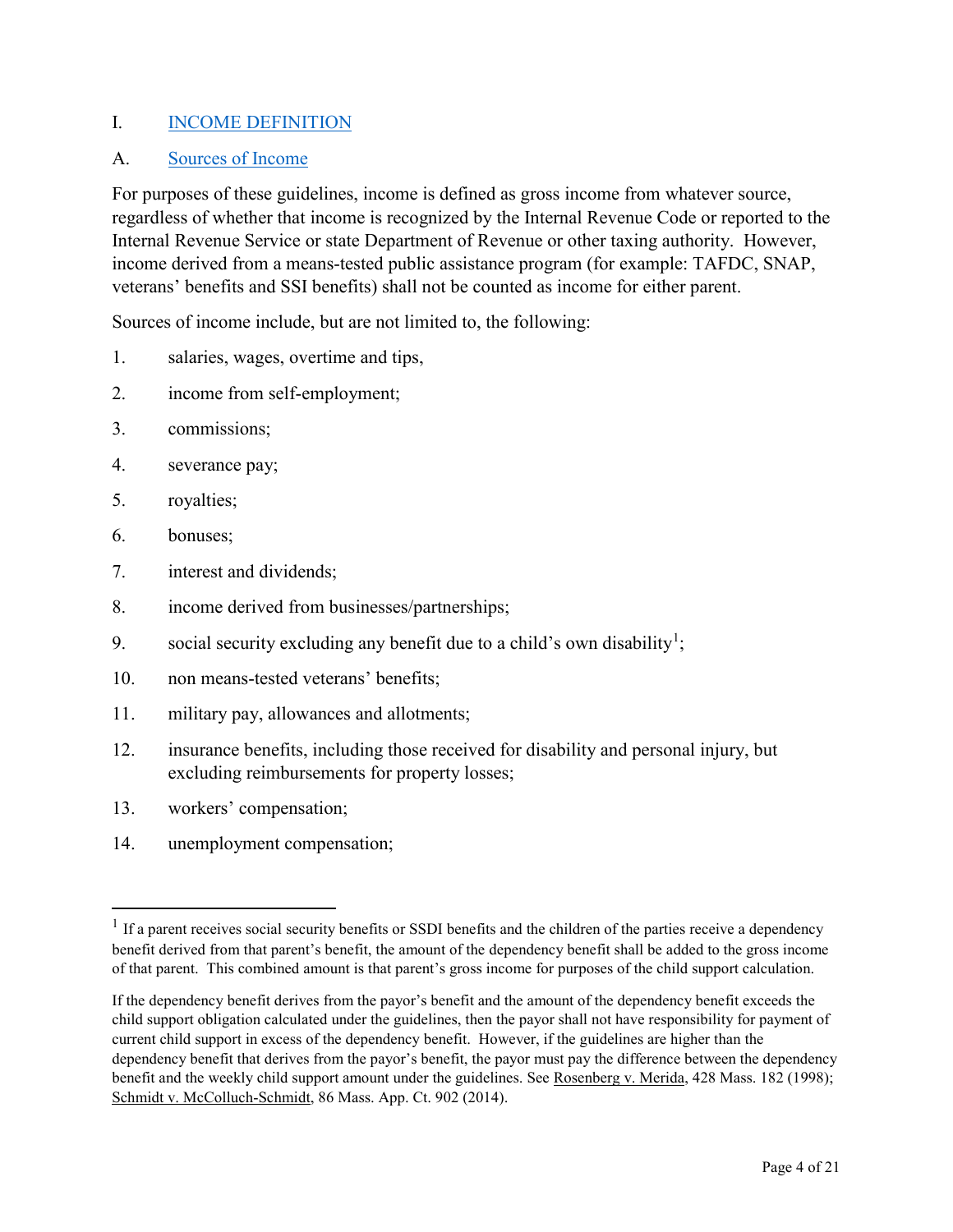- 15. pensions;
- 16. annuities;
- 17. distributions and income from trusts;
- 18. capital gains in real and personal property transactions to the extent that they represent a regular source of income;
- 19. spousal support received from a person not a party to this order;
- 20. contractual agreements;
- 21. perquisites or in-kind compensation to the extent that they represent a regular source of income;
- 22. unearned income of children, in the Court's discretion;
- 23. income from life insurance or endowment contracts;
- 24. income from interest in an estate, either directly or through a trust;
- 25. lottery or gambling winnings received either in a lump sum or in the form of an annuity;
- 26. prizes or awards;
- 27. net rental income;
- 28. funds received from earned income credit; and
- 29. any other form of income or compensation not specifically itemized above.

### B. Overtime and Secondary Jobs

1. The Court may consider none, some, or all overtime income or income from a secondary job. In determining whether to disregard none, some or all income from overtime or a secondary job, due consideration must first be given to the history of the income, the expectation that the income will continue to be available, the economic needs of the parties and the children, the impact of the overtime or secondary job on the parenting plan, and whether the overtime work is a requirement of the job.

2. If after a child support order is entered, a payor or recipient begins to work overtime or obtains a secondary job, neither of which was worked prior to the entry of the order, there shall be a presumption that the overtime or secondary job income should not be considered in a future child support order.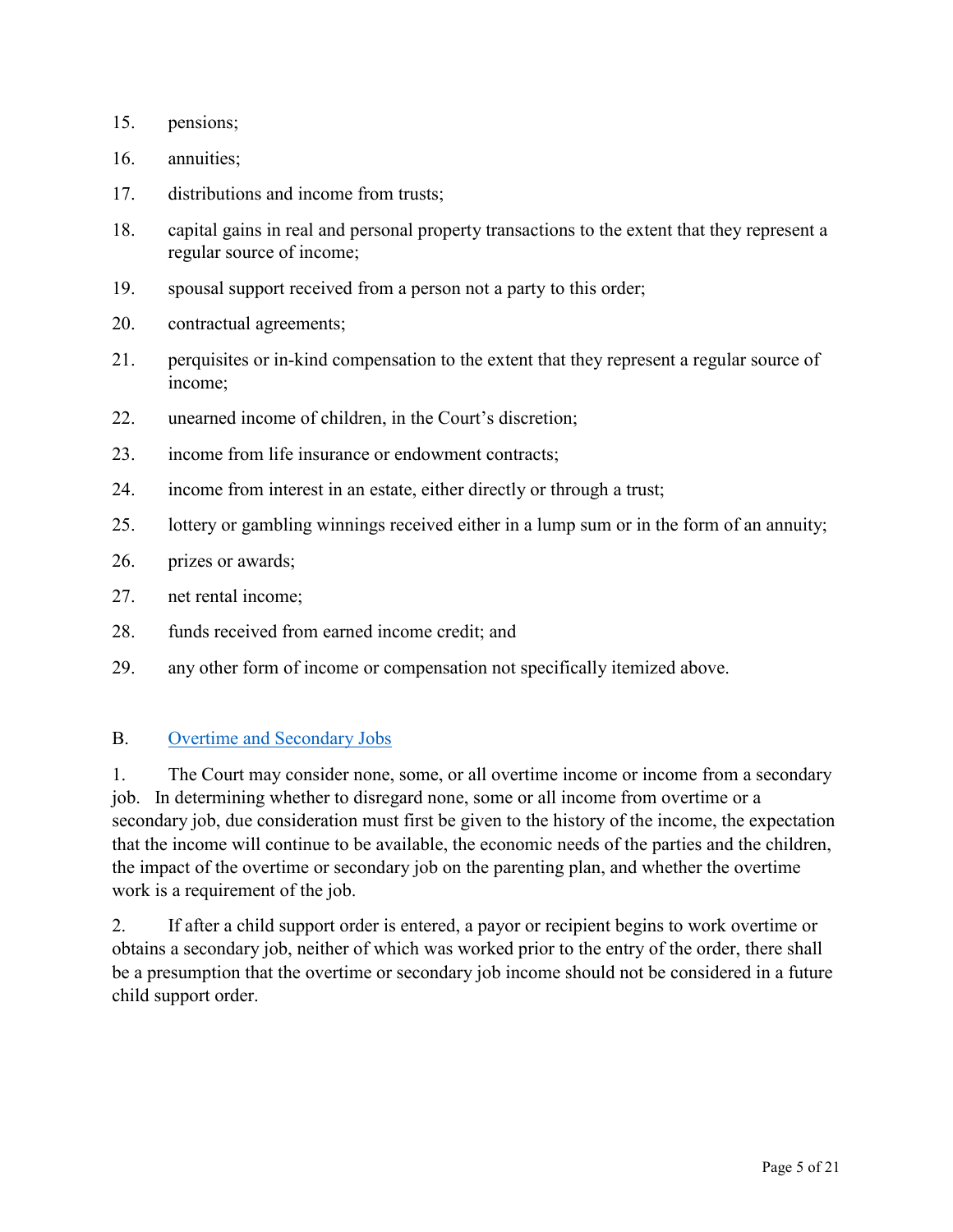# C. Self-Employment and Other Business Income

Income from self-employment, rent, royalties, proprietorship of a business, or joint ownership of a partnership or closely-held corporation is defined as gross receipts minus ordinary and necessary expenses required to produce income. In general, income and expenses from selfemployment or operation of a business should be carefully reviewed to determine the appropriate level of gross income available to the parent to satisfy a child support obligation. In many cases, this amount will differ from a determination of business income for tax purposes.

### D. Imputation of Income

1. When the Court finds that a parent has, in whole or in part, undocumented or unreported income, the Court may reasonably impute income to the parent based on all the evidence submitted, including, but not limited to, evidence of the parent's ownership and maintenance of assets, and the parent's lifestyle, expenses and spending patterns.

2. Expense reimbursements, in-kind payments or benefits received by a parent, personal use of business property, and payment of personal expenses by a business in the course of employment, self-employment, or operation of a business may be included as income if such payments are significant and reduce personal living expenses.

3. In circumstances where the Court finds that a parent has unreported income, the Court may adjust the amount of income upward by a reasonable percentage to take into account the absence of income taxes that normally would be due and payable on the unreported income.

### E. Attribution of Income

1. Income may be attributed where a finding has been made that either parent is capable of working and is unemployed or underemployed.

2. If the Court makes a determination that either parent is earning less than he or she could earn through reasonable effort, the Court should consider potential earning capacity rather than actual earnings in making its child support order.

3. The Court shall consider the age, number, needs and care of the children covered by the child support order. The Court shall also consider the specific circumstances of the parent, to the extent known and presented to the Court, including, but not limited to, the assets, residence, education, training, job skills, literacy, criminal record and other employment barriers, age, health, past employment and earnings history, as well as the parent's record of seeking work, and the availability of employment at the attributed income level, the availability of employers willing to hire the parent, and the relevant prevailing earnings level in the local community.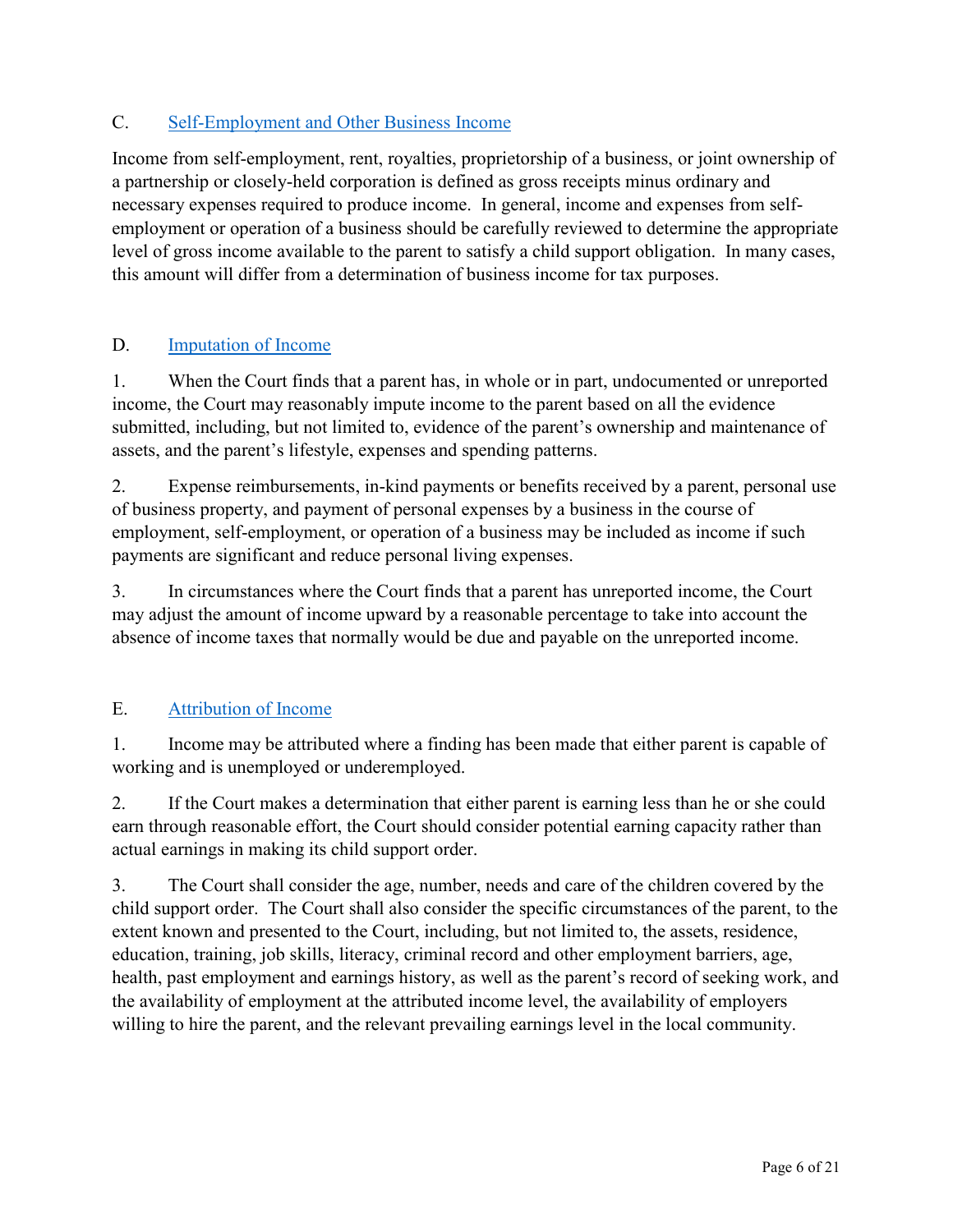### F. Non-Parent Guardian

The income of a non-parent guardian shall not be considered for purposes of calculating a child support obligation.

#### Commentary 2017 – Section I. – Income Definition

#### A. Sources of Income

Although the Task Force did not recommend any substantive changes to Section I. A., Sources of Income, it considered whether to do so in light of emerging areas of income-producing activities such as transportation networking companies, crowd funding, domain site flipping, and inconsistent, short-term home rentals. The Task Force determined that these income-producing activities were encompassed by the existing list of sources of income.

The Task Force received public comment regarding means-tested and non means-tested veterans' benefits and, in response, clarified that means-tested veterans' benefits are a type of income that is not included as income for child support calculation purposes. Due to the complexity of determining whether a veteran's benefit is means-tested, the Task Force strongly recommended that the Court should inquire regarding the benefit.

If the Court determines that there has been misrepresentation of income to a taxing authority or on a court-filed financial statement and/or guidelines worksheet, the Court may be required to report the information to the appropriate authority. See Rule 2.15(B) of SJC Rule 3:09: Code of Judicial Conduct.

#### B. Overtime and Secondary Jobs

The Task Force recommended continuation of the presumptive exclusion of certain overtime and secondary job income from the calculation of gross income for child support purposes. The Task Force rewrote and moved for clarification the sentence that previously read, "The Court may consider none, some, or all overtime income even if overtime was earned prior to the entry of the order." The Task Force also determined that the language in this section applies to payors and recipients since the income of both parents is considered in setting a child support order.

#### C. Self-Employment and Other Business Income

The Task Force renamed, reorganized and refined this section to focus on issues related to self-employment and the operation of a business. The Task Force moved the language regarding imputing income to the newly created Section I. D. entitled, "Imputation of Income". Because the Task Force felt it was redundant, it deleted from the guidelines the sentence, "The calculation of income for purposes of this section may increase gross income by certain deductions or other adjustments taken for income tax purposes.". The Appeals Court noted in Whelan v. Whelan, 74 Mass. App. Ct. 616, 626-27 (2009), "in determining income from self-employment, a judge must determine whether claimed business deductions are reasonable and necessary to the production of income, without regard to whether those deductions may be claimed for Federal or State income tax purposes." As further direction, the Appeals Court noted in an unpublished decision, Zoffreo v. Zoffreo, 76 Mass. App. Ct. 1105 (2010), "[t]he fact that [a parent] is permitted under the tax laws to deduct an amount for depreciation does not mean that those funds, which are not out of pocket expenses, are not available to pay child support."

For additional decisional guidance regarding calculating gross income, the Supreme Judicial Court held "that a determination whether and to what extent the undistributed earnings of an S corporation should be deemed available income to meet a child support obligation must be made based on the particular circumstances presented in each case." J.S. v. C.C., 454 Mass. 652, 662-63 (2009). The Supreme Judicial Court included a non-exhaustive list of relevant factors to consider when making this determination, such as "a shareholder's level of control over corporate distributions", "the legitimate business interests justifying corporate earnings", the "affirmative evidence of an attempt to shield income by means of retained earnings", and "the allocation of burden of proof in relation to the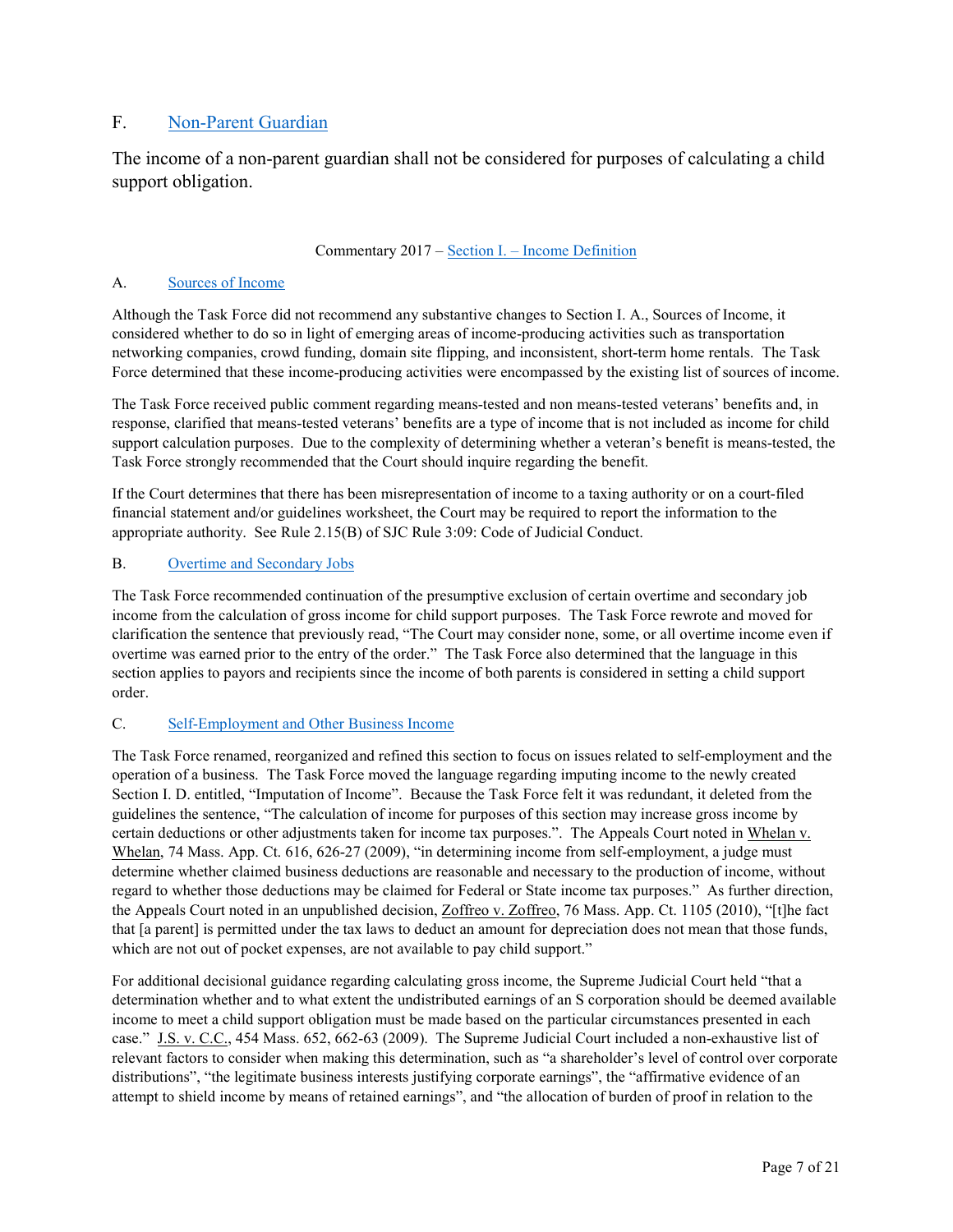treatment of an S corporation's undistributed earnings for purposes of determining income available for child support[.]" J.S. v. C.C., 454 Mass. 652, 662-65 (2009).

In Fehrm-Cappuccino v. Cappuccino, 90 Mass. App. Ct. 525 (2016), the Appeals Court addressed the appropriateness of including rental income when determining income for child support purposes. The decision notes that "there is no risk of double counting, where 'neither the value of [the father's interest in [the asset]] nor the [father's] ability to earn income is diminished by treating the [father's interest in [the asset]] as a marital asset as well as a source of income by which [the father] can meet his support obligations." Fehrm-Cappuccino v. Cappuccino, 90 Mass. App. Ct. 525, 528 (2016) (quoting Champion v. Champion, 54 Mass. App. Ct. 215, 221  $(2002)$ ).

### D. Imputation of Income

The Task Force renamed, reorganized and refined the section previously entitled, "Unreported Income" to focus on issues related to the imputation of income. Income may be imputed when there are actual resources available to the parent that are not reported for tax purposes.

In general terms, undocumented income is income that does not result in the issuance of a tax reporting form. Unreported income is any income that is received and required to be reported that the taxpayer does not report on his or her taxes.

The Appeals Court decision in Crowe v. Fong, 45 Mass. App. Ct. 673 (1988) is instructional regarding Section I. D. 2. In Crowe, the payor earned \$275 per week working at a business owned by his mother, lived rent-free in a home owned by his father, and had use of a vehicle. The Appeals Court upheld the trial judge's "characterization of [the payor's] free use of the home as 'perquisite or in-kind income' for purposes of calculating his support obligation under the guidelines[.]" Crowe v. Fong, 45 Mass. App. Ct. 673, 680-81 (1988).

#### E. Attribution of Income

The Task Force reorganized and refined this section for clarification and to distinguish attributed income from imputed income. Income is attributed to a parent when the Court determines a parent is capable of earning more than is currently being earned and assigns a hypothetical amount of income to the parent. The Task Force, in consideration of the January 2017 changes to 45 C.F.R. § 302.56 (c) (2017), revised the factors to be considered when attributing income to a parent.

In P.F. v. Department of Revenue, 90 Mass. App. Ct. 707 (2016), the Appeals Court addressed attribution of income where the payor is incarcerated. "'Income may be attributed where a finding has been made that [the payor] is capable of working and is unemployed or underemployed,' . . . or where the payor owns 'substantial assets.'" P.F. v. Department of Revenue, 90 Mass. App. Ct. 707, 710 (2016) (quoting Wasson v. Wasson, 81 Mass. App. Ct. 574, 581 (2012), quoting from Flaherty v. Flaherty, 40 Mass. App. Ct. 289, 291 (1996)). However, where there is "no income or assets from which to pay child support", the Court may not attribute income to the payor based on the payor's prior earning capacity, even if the payor is incarcerated due to committing a crime against the child for whom child support is being paid. P.F. v. Department of Revenue, 90 Mass. App. Ct. 707, 710-11 (2016).

#### F. Non-Parent Guardian

The Task Force did not recommend any changes to this section.

### II. FACTORS TO BE CONSIDERED IN SETTING THE CHILD SUPPORT ORDER

### A. Relationship to Alimony or Separate Maintenance Payments

1. These guidelines were developed with the understanding that alimony is for the support of a spouse, while child support is for the support of children.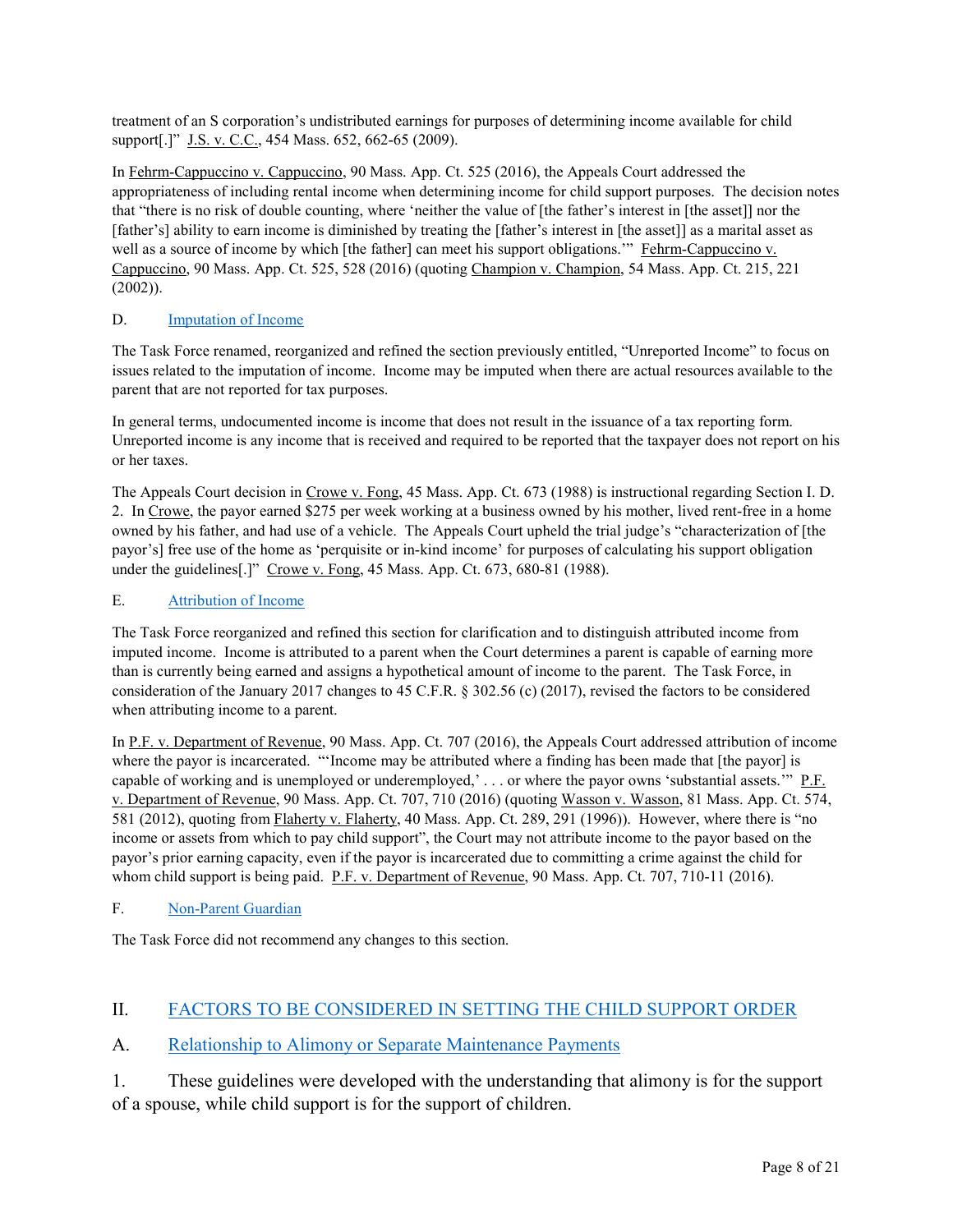2. These guidelines were developed with the understanding that child support is nondeductible by the payor and non-taxable to the recipient. These guidelines do not preclude the Court from deciding that any support order be designated in whole or in part as alimony or unallocated support without it being deemed a deviation, provided that the tax consequences are considered in determining the support order and the after-tax support received by the recipient is not diminished. The parties have the responsibility to present to the Court the tax consequences of proposed orders.

3. Chapter 124 of the Acts of 2011, entitled, "An Act Reforming Alimony in the Commonwealth", amended G. L. c. 208 and prohibits the use of gross income which the Court has already considered in making a child support order from being used again in determining an alimony order. See G. L. c. 208,  $\S$  53 (c) (2). The parties may consider preparing alternate calculations of alimony and child support to determine the most equitable result for the children and the parties. Depending upon the circumstances, alimony may be calculated first, and in other circumstances child support may be calculated first. Judicial discretion is necessary and deviations shall be considered.

# B. Claims of Personal Exemptions for Child Dependents

In setting a support order, the Court and the parties shall consider the allocation of personal exemptions for child dependents between the parties to the extent permitted by law.

# C. Minimum and Maximum Levels

1. These guidelines are intended to protect a minimum subsistence level for those parents obligated to pay child support whose gross income is \$115 per week or less. However, it is the obligation of all parents to contribute to the support of their children. To that end, a minimum order of \$25 per week should enter. This minimum should not be construed as limiting the Court's discretion to set a higher or lower order, should circumstances warrant, as a deviation from the guidelines. See Section IV.

2. These guidelines are calculated up to a maximum combined available annual gross income of the parties of \$250,000. In cases where combined available income is over \$250,000, the guidelines should be applied on the first \$250,000 in the same proportion as the recipient's and payor's actual income as provided on Line 2h of the guidelines worksheet. In cases where income exceeds this limit, the Court should consider the award of support at the \$250,000 level as the minimum presumptive order. The child support obligation for the portion of combined available income that exceeds \$250,000 shall be at the discretion of the Court.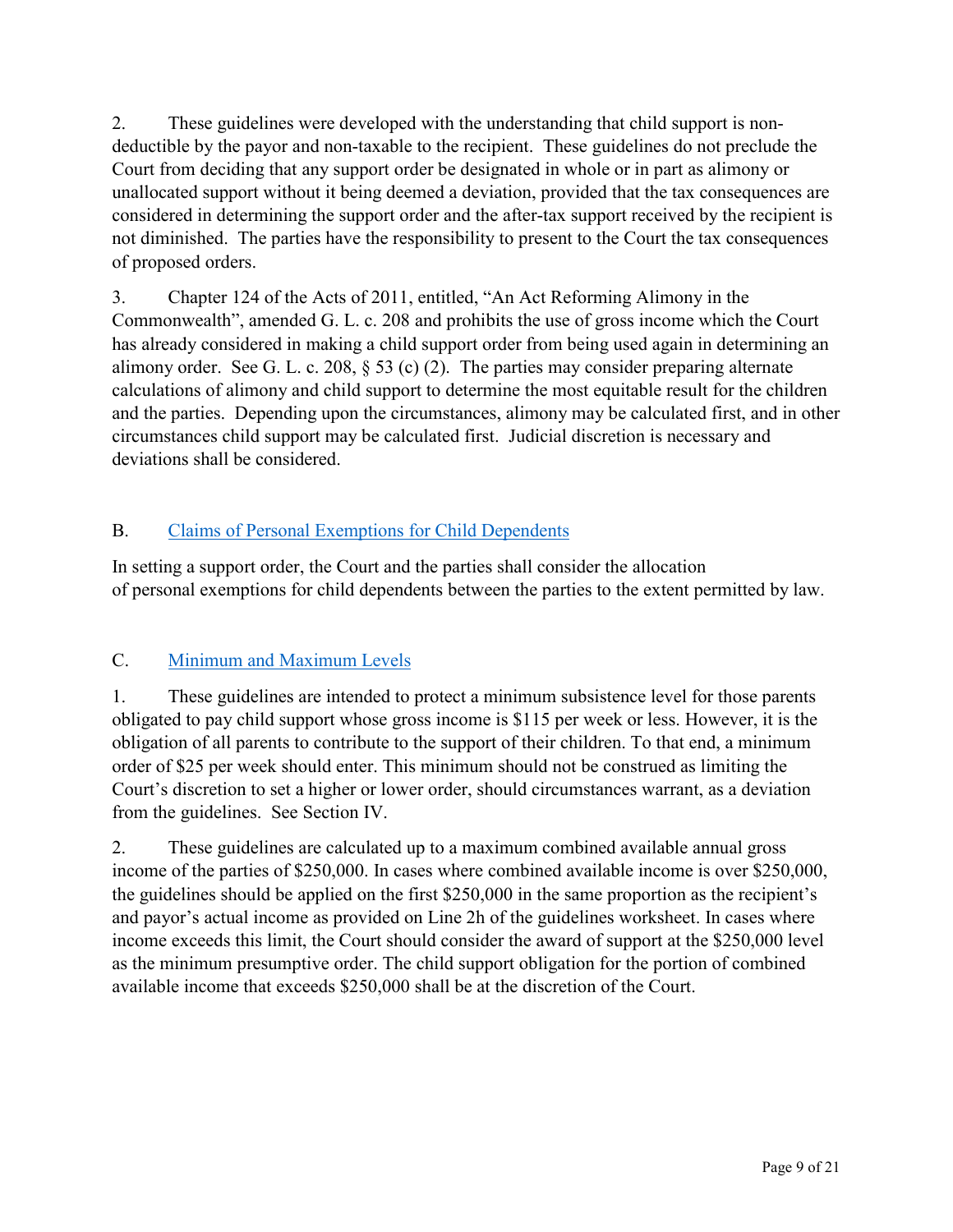# D. Parenting Time

1. These guidelines recognize that children should enjoy parenting time with both parents to the greatest extent possible consistent with the children's best interests. The basic calculations under these guidelines are based upon the children having a primary residence with one parent and spending approximately one-third of the time with the other parent.

2. These guidelines apply to all types of parenting plan schedules. Information regarding whether the parents share financial responsibility and parenting time for the children approximately equally (shared), whether the children reside primarily with one parent for approximately 2/3 of the time, and whether, in a family with more than one child covered by the order, each parent provides a primary residence for at least one child (split) is entered directly into the worksheet. The worksheet will calculate the presumptive child support order based on the information entered into the worksheet.

3. Where parenting time is substantially less than one-third for the parent who is not the residential parent, the Court may consider deviation by an upward adjustment to the amount calculated under the guidelines worksheet. See Section IV. B. 8.

# E. Child Care Costs

1. Reasonable child care costs for the children covered by the child support order and due to gainful employment of either parent are to be deducted from the gross income of the parent who pays the cost. The guidelines worksheet makes an adjustment so that the parents share the burden of the cost proportionately. The adjustment involves a two-step calculation. First, a parent who is paying the child care deducts the out-of-pocket cost from his or her gross income. Second, the parties share the total child care costs for both parents in proportion to their income available for support. The combined adjustment for child care and health care costs is capped at fifteen percent of the child support order.

2. In appropriate circumstances, child care costs may include those due to training or education reasonably necessary to obtain gainful employment or enhance earning capacity. The Court may consider a deviation where the child care cost is disproportionate to income. See Section IV. B. 7.

# F. Child Support for Children Between the Ages of 18 and 23

1. By statute, the Court has discretion either to order or to decline to order child support for children age 18 or older. If the Court exercises its discretion to order child support for children age 18 or older, the guidelines formula reduces the amount of child support in accordance with Table C of the guidelines worksheet. For the guidelines calculation to account for families with children both under age 18 and age 18 or older, the guidelines worksheet requires the input of information regarding the number of children age 18 or older and under age 18.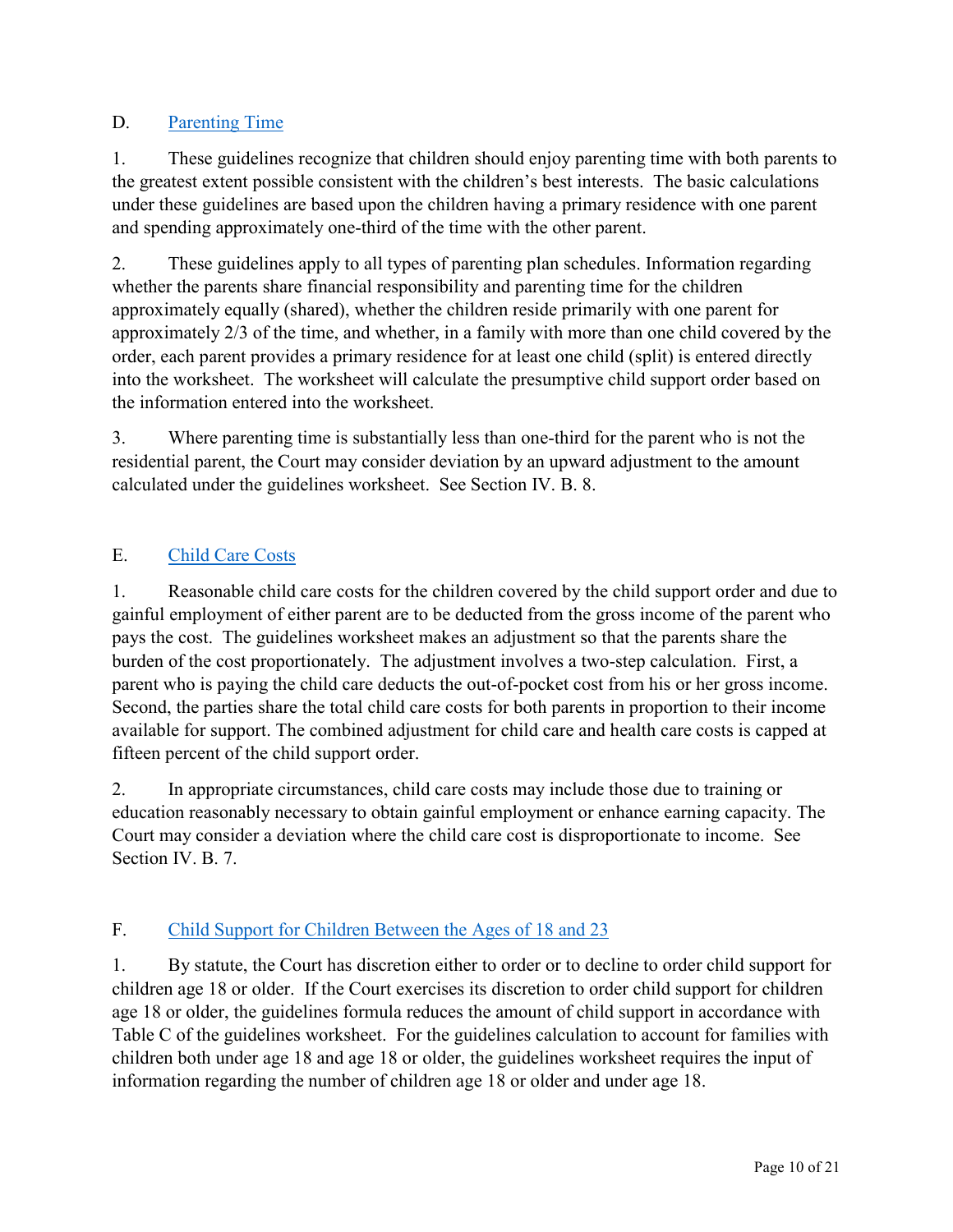2. A child age 18 or older who is enrolled in and attending high school shall be deemed to be under age 18 for purposes of the guidelines and Table C, absent deviation.

3. In determining whether to order child support for a child age 18 or older, the Court shall consider the reason for the child's continued residence with and principal dependence on the recipient, the child's academic circumstances, the child's living situation, the available resources of the parents, and each parent's contribution to the costs of post-secondary education for the child and/or other children of the family. The Court may also consider any other relevant factors.

# G. Contribution to Post-secondary Educational Expenses

1. By statute, the Court has discretion either to order or to decline to order a parent to contribute to post-secondary educational expenses. Contribution to post-secondary educational expenses is not presumptive.

2. In determining whether to order contribution to post-secondary educational expenses, the Court shall consider the cost of the post-secondary education, the child's aptitudes, the child's living situation, the available resources of the parents and child, and the availability of financial aid. The Court may also consider any other relevant factors.

3. No parent shall be ordered to pay an amount in excess of fifty percent of the undergraduate, in-state resident costs of the University of Massachusetts-Amherst, unless the Court enters written findings that a parent has the ability to pay a higher amount. Costs for this purpose are defined as mandatory fees, tuition, and room and board for the University of Massachusetts-Amherst, as set out in the "Published Annual College Costs Before Financial Aid" in the College Board's Annual Survey of Colleges. This section applies to all orders requiring parental contribution to post-secondary educational expenses, regardless of where the child resides or attends school.

4. When exercising its discretion to order child support for a child over age 18 and contribution to the child's post-secondary educational expenses, the Court shall consider the combined amount of both orders.

# H. Health Care Coverage

1. a. Each parent may deduct from gross income the reasonable cost of individual or family health care coverage actually paid by that parent. If there is an additional cost to insure a person not covered by this order, and the Court determines that such additional cost would unreasonably impact the amount of child support, then some or all of such additional cost shall not be deducted.

b. The guidelines worksheet makes an adjustment so that the parents share the burden of the cost proportionately. The adjustment involves a two-step calculation. First, a parent who is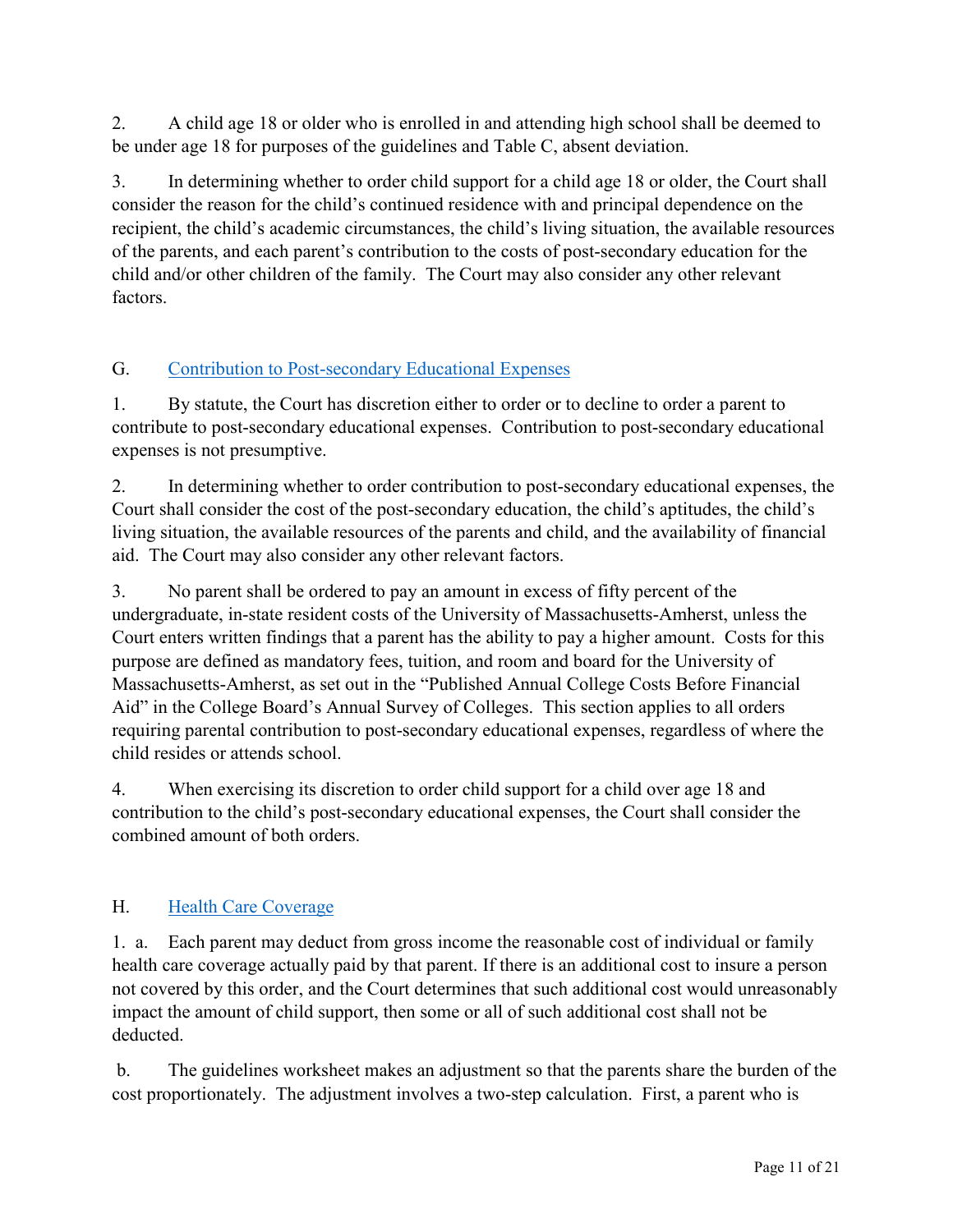paying the health care deducts the out-of-pocket cost from his or her gross income. Second, the parties share the total health care costs for both parents in proportion to their income available for support. The combined adjustment for child care and health care costs is capped at fifteen percent of the child support order.

2. When the Court makes an order for child support, the order shall include an order of health care coverage unless the payor and recipient agree in writing that such coverage will be provided by other means.

3. a. The Court shall determine whether health care coverage that may be extended to cover the child is available through an employer or otherwise available at a reasonable cost. Health care coverage shall be deemed available to the payor at reasonable cost if it is available through an employer.

b. If health care coverage is available at a reasonable cost, the Court shall then determine whether the cost of such coverage creates an undue hardship on the payor, and, if that determination is made, the payor shall not be required to provide such coverage. In determining whether the cost of health care coverage creates an undue hardship for the payor, the Court may consider whether the cost of maintaining health care coverage would prevent payment of some or all of the child support order, whether the available coverage lacks the comprehensiveness to meet the health care needs of the child such that significant uninsured medical expenses will be incurred, whether the payor's gross income is less than 300% of the federal poverty guidelines for the payor's household, and any other relevant factors.

c. When such health care coverage is available at a reasonable cost and does not cause an undue hardship, the Court shall include in the child support order a requirement that such insurance for the child be obtained or maintained.

d. If the Court determines that health care coverage is not available at a reasonable cost or that ordering health care coverage creates an undue hardship for the payor and the IV-D agency is providing services, the Court shall enter an order requiring the payor to notify the IV-D agency if access to health care coverage for the child becomes available. If the Court determines that health care coverage is not available at a reasonable cost or that ordering health care coverage creates an undue hardship for the payor and the IV-D agency is not providing services, the Court shall enter an order requiring the payor to notify the recipient if access to health care coverage for the child becomes available.

# I. Dental/Vision Insurance

1. Each parent may deduct from gross income the reasonable cost actually paid by that parent of dental/vision insurance insuring the children covered by this order.

2. If there is an additional cost to insure a person not covered by this child support order, and the Court determines such additional cost would unreasonably reduce the amount of child support, then some or all of such additional cost shall not be deducted from gross income.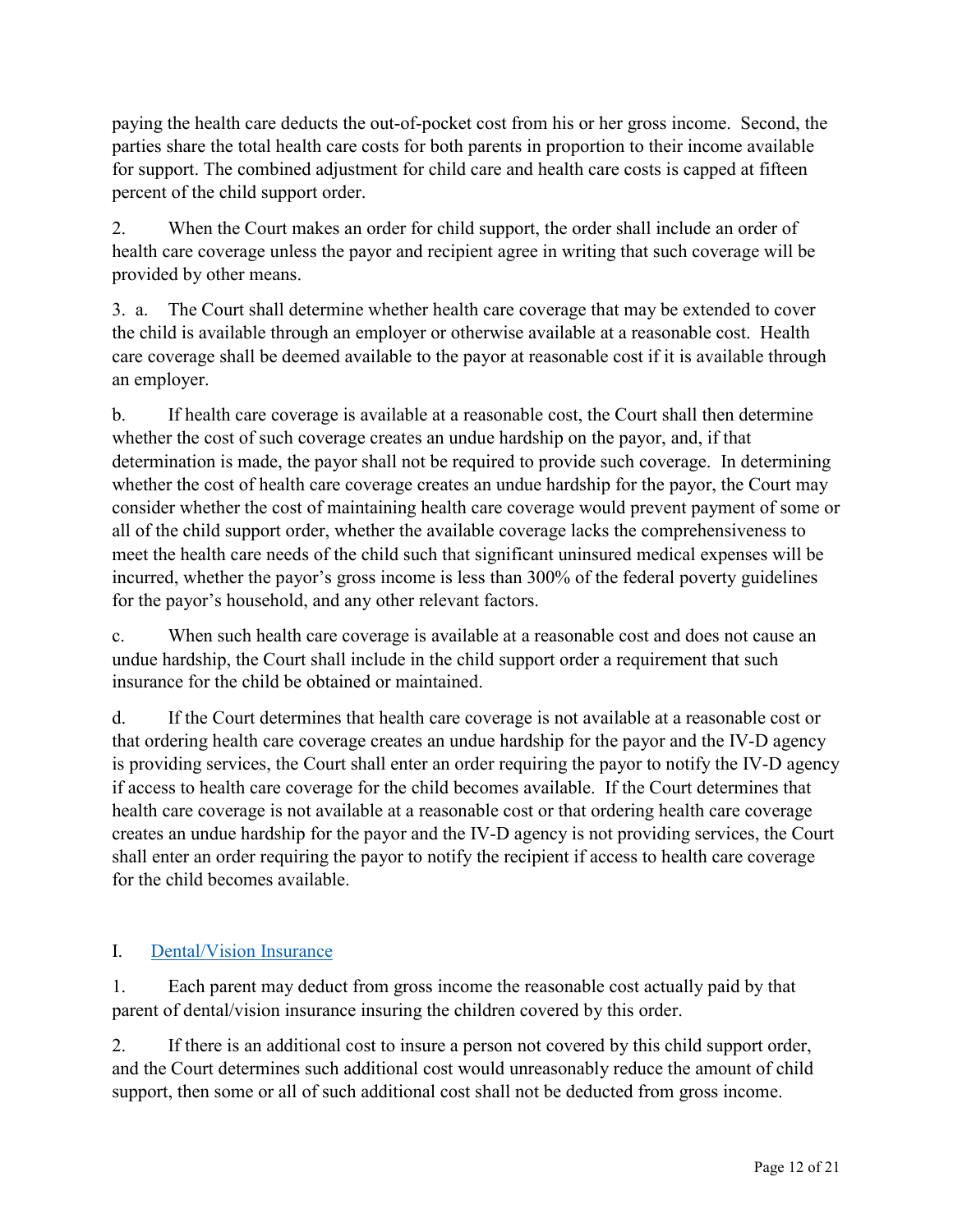3. The cost of dental/vision insurance insuring the children covered by this order is included on the guidelines worksheet in the combined child care and health care costs adjustment.

# J. Routine Uninsured Medical and Dental/Vision Expenses and Extraordinary Uninsured Medical and Dental/Vision Expenses

1. The recipient shall be responsible for payment of the first \$250 each year in combined routine uninsured medical and dental/vision expenses for all the children covered by this child support order. For amounts above that limit, at the time of entry of an order establishing or modifying the child support order, the Court shall allocate expenses between the parties without adjustment to the child support order.

2. The payment of extraordinary uninsured medical and dental/vision expenses incurred for the children, absent agreement of the parties, shall be treated on a case-by-case basis (for example: orthodontia, psychological/psychiatric counseling, etc.). Where the Court makes a determination that such medical and dental/vision services are necessary and are in the best interests of the children, the Court shall allocate such expenses between the parties.

# K. Existing Support Obligations and Responsibility for Children Not in the Case under **Consideration**

1. When an initial order or a modification of an existing order is sought for a child covered by the order in the case under consideration, the amount actually paid by a parent pursuant to a pre-existing support order for a child or spouse not in the case under consideration shall be deducted from the gross income of that parent where that parent provides sufficient proof of the order and payments made. Payments on arrearages shall not be deducted from gross income.

2. When an initial order or a modification of an existing order is sought for a child covered by the order in the case under consideration, the amount of voluntary payments actually paid to support a child not in the case under consideration and with whom the parent does not reside shall be deducted from the gross income of that parent, but only to the extent the Court determines the payments to be reasonable. The parent who seeks the deduction must provide sufficient proof of the legal obligation to support the child and of actual payments made to the other parent or guardian.

3. When an initial order or a modification of an existing order is sought for a child covered by the order in the case under consideration, a hypothetical amount of child support for a child with whom the parent resides but for whom no child support order exists shall be deducted from the gross income of the parent. The parent seeking the deduction must provide sufficient proof of the legal obligation to support the child and of the gross income of that child's other parent. The hypothetical child support amount shall be calculated according to the guidelines worksheet using the gross incomes of both parents of the child for whom the hypothetical child support amount is being calculated.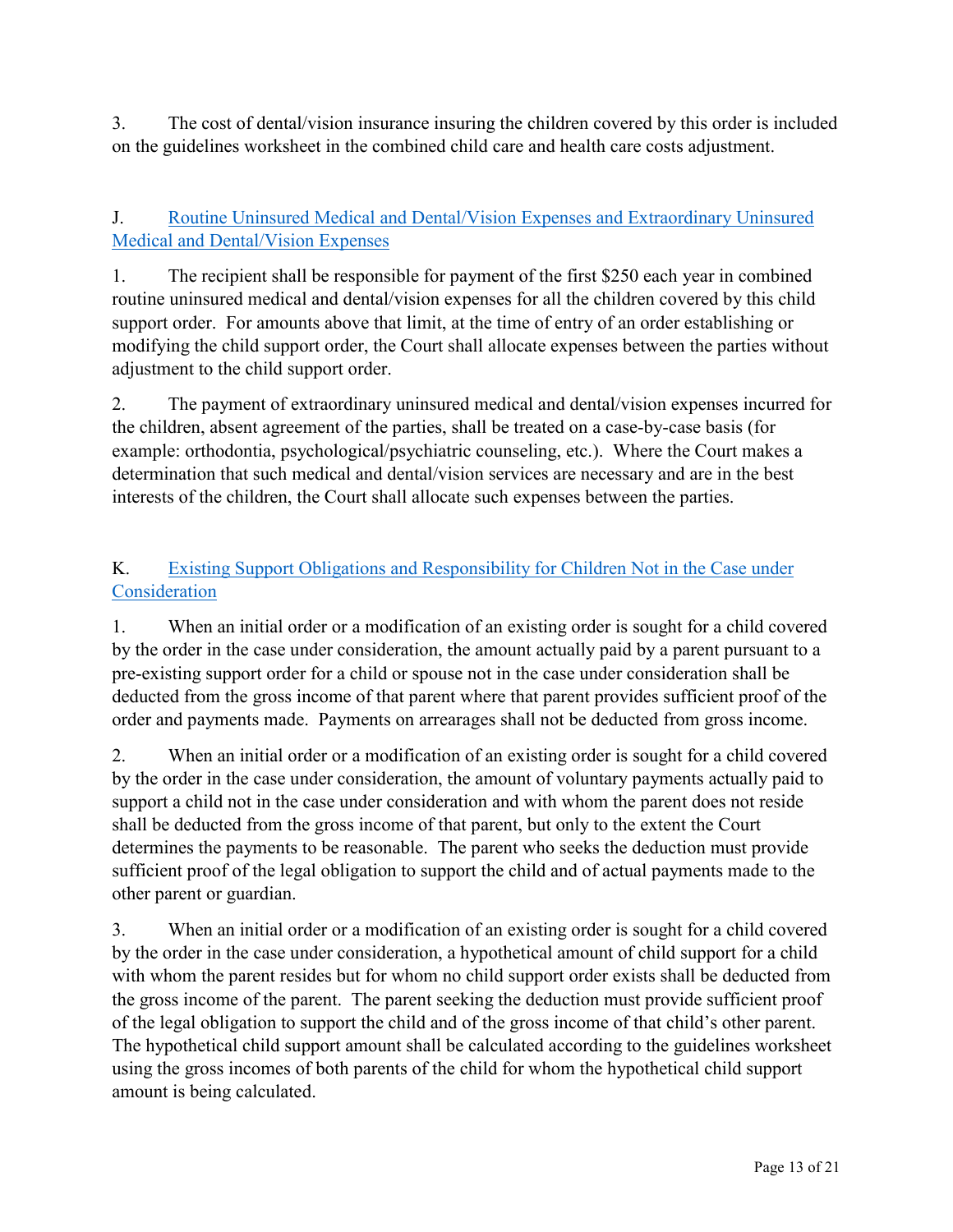4. Obligations to a subsequent family may be used as a defense to a request to modify an order seeking an increase in the existing order, but such obligations should not be considered a reason to decrease an existing order.

# L. Families with More than Five Children

The guidelines formula applies to families with one to five children. For more than five children, the order should be at least the amount ordered for five children.

### M. Contribution to Other Child-Related Expenses

In cases where the Court makes a determination that there are additional child-related expenses such as extra-curricular activities, private school, or summer camps, which are in the best interest of the child and which are affordable by the parties, the Court may allocate costs to the parties on a case-by-case basis.

### Commentary 2017 – Section II. – Factors To Be Considered In Setting The Child Support Order

### A. Relationship to Alimony or Separate Maintenance Payments

The Task Force discussed the challenges related to the tax consequences of unallocated support. The Task Force recommended that the Court, especially in cases involving parties with disparate levels of income, consider an unallocated support order. By designating some, or all, of a payor's support obligation as tax-deductible to the payor and a taxable payment to the recipient, a significant tax benefit may be achieved.

Under Fechtor v. Fechtor, 26 Mass. App. Ct. 859 (1989), it is the responsibility of the parties to bring the tax implications of a support order to the attention of the Court. Parties and attorneys should familiarize themselves with the applicable provisions of I.R.C. § 71, which provides specific rules that must be followed in order to fashion support orders that will be deemed tax-deductible under the Internal Revenue Code.

The relationship between alimony and child support remained an issue during this review as it was during the 2012 review. When issuing an alimony order, "the court shall exclude from its income calculation gross income which the court has already considered for setting a child support order." G. L. c. 208, § 53 (c) (2). However, the converse is not stated in the statute.

Since the 2012 review and report, the Massachusetts appellate courts have not issued any decisions on point, nor has there been a statutory change. The Task Force discussed this conundrum and determined that, despite the desire to provide more instruction, no changes to this section were recommended at this time. The Task Force recommended that this issue be reviewed again during the next quadrennial review.

### B. Claims of Personal Exemptions for Child Dependents

The Task Force refined this section to emphasize the importance of considering the allocation of the dependency exemptions.

### C. Minimum and Maximum Levels

The Task Force considered whether the minimum support order required adjustment. The minimum support order has not changed since 2002 when it was established at \$18.46 per week. After discussion, the Task Force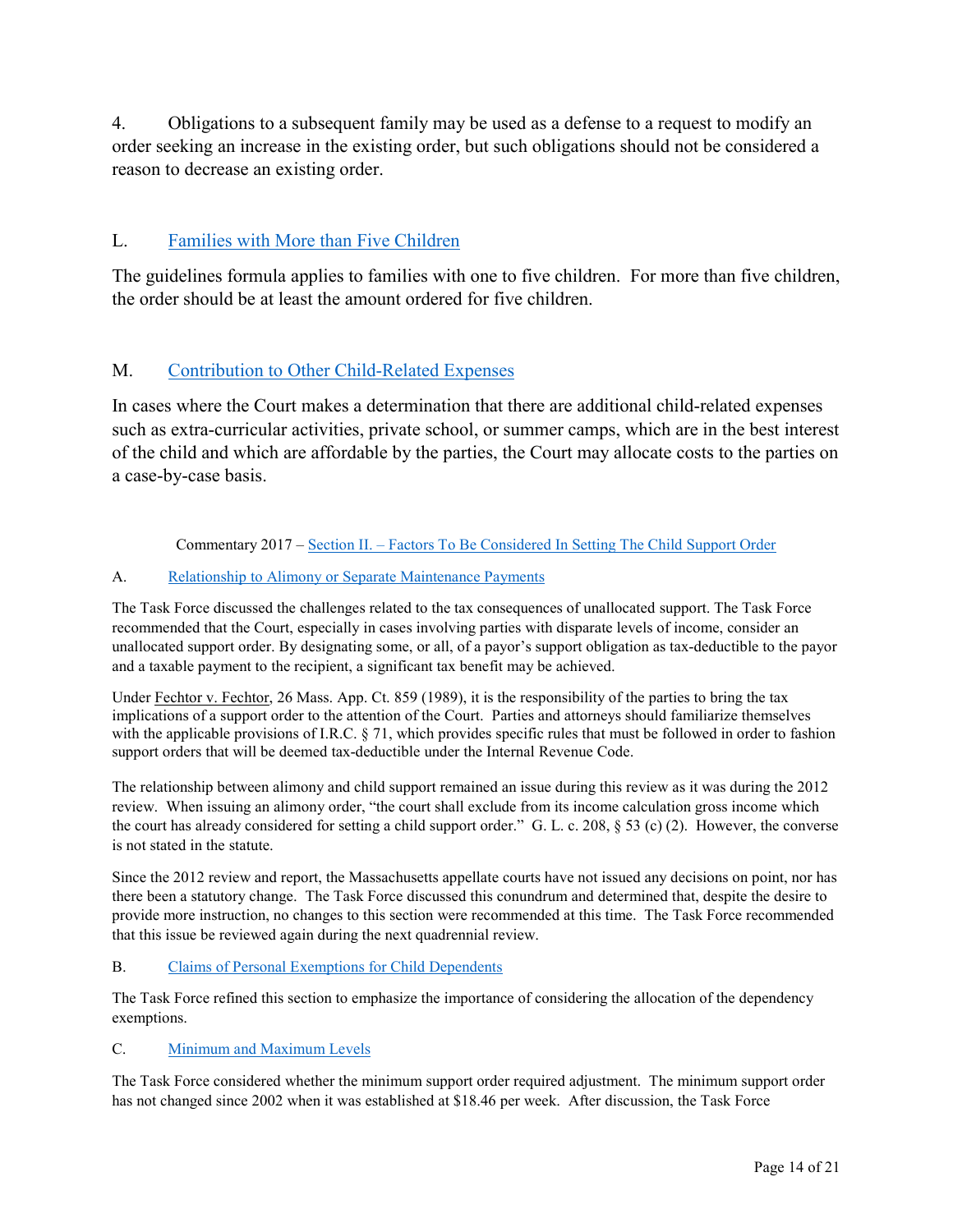recommended that the minimum support order be increased to \$25 per week. This increase is consistent with economic data on the increase in the overall cost of living in Massachusetts since 2002. The guidelines chart has been adjusted to reflect that the minimum support order applies to combined available income up to \$115 per week.

For informational assistance with regard to child support when the parents' combined gross income is over \$250,000, section 6 of the guidelines worksheet calculates the amount by which each parent's available income exceeds \$250,000. Child support based on income above \$250,000 is discretionary. The excess income information in section 6 of the guidelines worksheet may be considered on a case-by-case basis.

### D. Parenting Time

The Task Force discussed at length the consequences of the changes that were incorporated by the 2012 Task Force with regard to when parenting time is more than one-third but less than fifty percent. The Task Force agreed that the provision relating to these circumstances needed to be eliminated. The Task Force considered public comment, attorney and judicial experience, the 2008 Report of the Child Support Guidelines Task Force, and the Final Report of the 2012 Task Force when making this determination. The 2012 change increased litigation and acrimony between parents, shifted the focus from a parenting plan that is in the best interests of the children to a contest about a parenting plan that attempts to reduce a child support order, and failed to create the consistency in child support orders that it sought to create.

The Task Force suggested that the first step in determining a child support order is actually creating a parenting plan that is best for the children, recognizing that children should enjoy parenting time with both parents to the greatest extent possible consistent with the children's best interests. Child support should not be driving the parenting plan. Once the parenting plan is established, then calculations may occur. It is important to note again here that the Task Force specifically created a principle regarding the appropriate use of a deviation where the circumstances of a family require one. See Principles, Principle 5.

The Task Force recommended deleting the provisions inserted in the 2009 guidelines that limited the deduction of other support orders from gross income when making certain calculations related to parenting time. This Task Force was unable to determine why the provisions were included, and thus determined that equity required their deletion.

### E. Child Care Costs

The Task Force discussed at length how to address the concerns raised by many people regarding the significant costs of child care. The Task Force recommended a proportional adjustment to the child support order based on child care and health care costs. The proportional adjustment for the costs is not dollar-for-dollar because the significant costs of child care and health care coverage could unfairly skew a child support order. Instead, the adjustment is capped, either up or down, at fifteen percent of the child support order.

### F. Child Support for Children Between the Ages of 18 and 23

The Task Force renamed and restructured the section previously entitled, "Age of the Children". The Task Force clarified that these guidelines apply in all cases where a child support order is established or modified and not just in cases involving children under age 18. See 45 C.F.R. § 302.56 (a) (2017). That Massachusetts by statute allows for, but does not require, child support until age 23 does not negate the federal requirement that the guidelines must apply in all cases. However, the C.F.R. does not mandate that the guidelines be identical for children of all ages. For dependent children between 18 and 21, child support may be ordered if the dependent child is domiciled with a parent and is principally dependent on that parent. See G. L. c. 208, § 28, G. L. c. 209C, § 9 and G. L. c. 209, § 37.

For dependent children between 21 and 23, child support may be ordered if the dependent child is domiciled with a parent and is principally dependent on that parent due to enrollment in an educational program, as long as the program is not beyond an undergraduate degree. See id. Although the Task Force received public comment suggesting that child support end at age 18, the Task Force did not amend the provision retaining discretion in entering child support orders for children between the ages of 18 and 23 because this discretion is statutory. The Task Force strongly recommended that, until or unless the Massachusetts Legislature amends the child support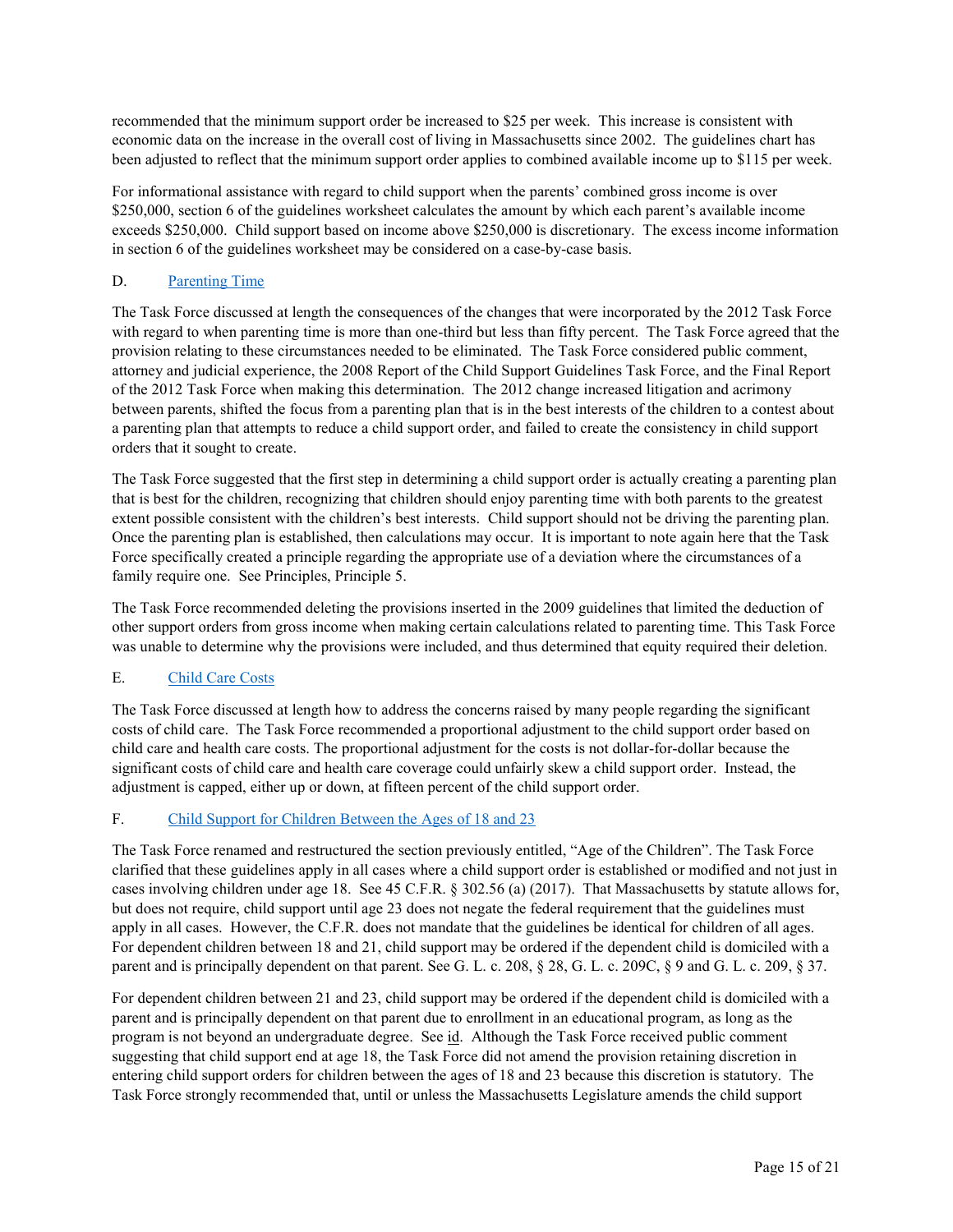statutes to clarify that child support is mandatory through graduation of high school, the Court consider child support orders for those children who have turned 18 but are still in high school as mandatory rather than permissive.

Because these guidelines apply to all child support orders, including those for children up to age 23, the Task Force discussed whether the application of the guidelines through the guidelines worksheet should result in a reduction in the base amount of child support for children who are age 18 or older and not attending high school, but nevertheless eligible for child support pursuant to Massachusetts law. The Task Force agreed that a twenty-five percent reduction is appropriate as it takes into consideration factors typical of this age group. For example, the child may be living away at school thereby reducing some of the household expenses for the recipient or the child may be living at home and is not enrolled in a post-secondary educational program and should be working and contributing to the household expenses. The reduction balances the requirement imposed by federal regulation that all child support orders are the product of a formula established by guidelines, while also considering important factors unique to children between the ages of 18 and 23. See M.C. v. T.K., 463 Mass. 226, 231 (2012) ("The Chief Justice of the Trial Court is authorized to promulgate guidelines establishing presumptive child support awards, based on articulated principles and calculated according to specified mathematical formulas.") Nothing in this section limits the ability of the Court to deviate from the presumptive order where appropriate. For example, the child may be living at home and commuting to a post-secondary educational program.

This section shall not be construed to change the rule set forth in Feinberg v. Diamant, 378 Mass. 131 (1979) allowing the Court to require a financially able parent to "contribute to the support of an adult child who by reason of mental or physical infirmity incurs expenses that he or she is unable to meet." Feinberg v. Diamant, 378 Mass. 131, 134 (1979). These matters are addressed in equity actions.

#### G. Contribution to Post-secondary Educational Expenses

The Task Force created a new section to address the complexity of contributions to post-secondary educational expenses. Post-secondary educational expenses have increased exponentially since 1976 when the Massachusetts Legislature amended statutes to permit the Court to order parents to pay for educational expenses. Overall, both public and private four-year college expenses for fees, tuition, room and board, have increased approximately 250%, as adjusted for inflation. See College Board, Annual Survey of Colleges, 2017. The Task Force shared the pervasive concern that many parents cannot pay post-secondary educational expenses from their income, while meeting other expense obligations. The Task Force intended to discourage orders requiring parents to incur liability for loans in excess of state university costs unless the parents agree to accept such liabilities. The Task Force also intended an expense limitation to provide general uniformity in court-ordered, post-secondary educational expenses contributions.

The limitation on post-secondary educational expenses orders is recommended for most cases, but it is not mandatory. The Task Force does not intend the limitation to apply to children already enrolled in post-secondary education before the effective date of these guidelines or to parents who are financially able to pay educational expenses using assets or other resources.

The University of Massachusetts-Amherst was designated as the benchmark for maximum orders because it was the flagship, and most expensive, Massachusetts state college when these guidelines became effective.

### H. Health Care Coverage

The Task Force renamed, reorganized, and revised this section. The phrase "health care coverage" was changed from "health insurance" to reflect recent changes in federal law, which now references both private and public health care coverage. Under federal regulations, child support guidelines must "[a]ddress how the parents will provide for the child's health care needs through private *or public health care* coverage and/or through cash medical support." 45 C.F.R. § 302.56 (c) (2) (2017) (emphasis added). Under 45 C.F.R. § 303.31 (a) (3), "[c]ash medical support or the cost of health insurance is considered reasonable in cost if the cost to the parent responsible for providing medical support does not exceed five percent of his or her gross income or, at State option, a reasonable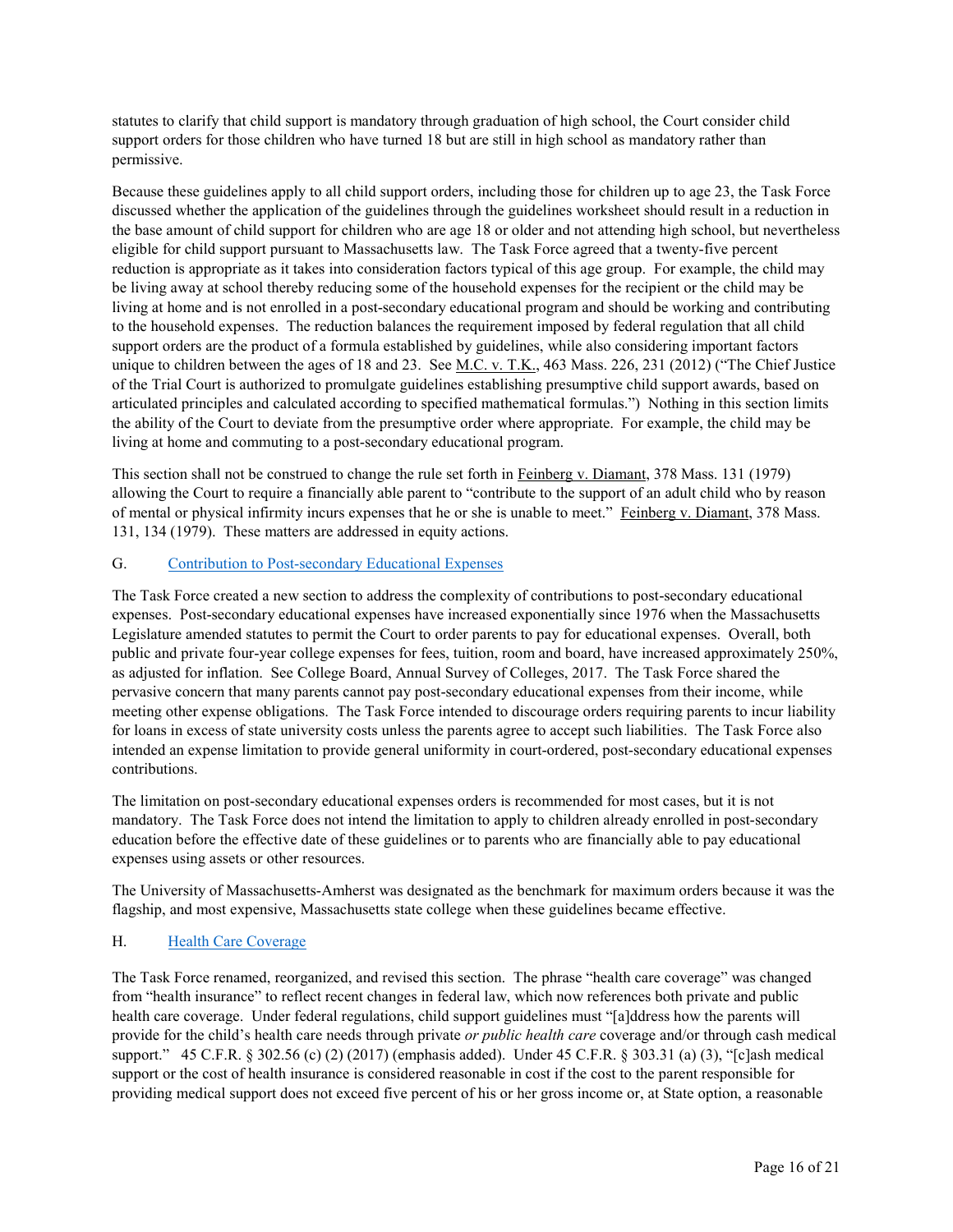alternative income-based numeric standard defined in State law, regulations or court rule having the force of law or State child support guidelines adopted in accordance with § 302.56(c) of [Chapter 45]." The Massachusetts Legislature has not amended G. L. c. 119A to reflect the federal definition of reasonableness or to grant the authority to order cash medical support. Nor does G. L. c. 119A allow the Court to order either parent to provide health care coverage. See G. L. c. 119A, § 12 (b) (5). The Task Force strongly recommended that the Massachusetts Legislature amend G. L. c. 119A to be consistent with the federal regulations.

The Task Force also made revisions that more clearly reflect the statutory requirements relating to orders for health care coverage. Before requiring a payor to obtain health care coverage, the Court must determine that such coverage is available at reasonable cost, "provided that the cost of such coverage does not create an undue hardship upon the [payor]." G. L. c. 119A, § 12 (b) (5). Because "undue hardship" is not defined by statute or case law, factors relating to determining whether an order of health care coverage creates an undue hardship on the payor are included in these guidelines. There are circumstances where the combined child support order and the cost to the payor for obtaining and maintaining health care coverage exceed the amount allowed under law to be ordered withheld from a payor's income. If health care coverage is ordered in these circumstances, and the costs for the health care coverage are deducted from the payor's income before the child support order is paid, the child support order is not paid in full and the payor accrues child support arrears. For purposes of this section, an undue hardship may occur if the combined health care coverage and child support order exceeds statutory garnishment limits. The Task Force determined that it was appropriate to adopt the percentage of poverty level that MassHealth's Children's Health Insurance Program (CHIP) uses for eligibility screening. See [http://children.massbudget.org/masshealth.](http://children.massbudget.org/masshealth) The Court retains the discretion to consider other relevant factors in making the determination regarding undue hardship.

If health care coverage is not currently available at a reasonable cost or the payment of health care coverage causes an undue hardship, the Task Force removed the requirement that the Court enter an order requiring the payor to obtain and maintain health care coverage for the child if and when the parent has access to such coverage. Instead, the Task Force added a provision that requires the payor to notify the IV-D agency or the recipient if health care coverage becomes available. If health care coverage becomes available, a modification of the child support order may be appropriate to reflect the cost of such coverage, as well as to determine whether there is any undue hardship.

In addition to child care costs, the Task Force also discussed at length how to address the concerns raised by many people regarding the significant costs of health care coverage. The Task Force recommended a proportional adjustment to the child support order based on child care and health care costs. The proportional adjustment for the costs is not dollar-for-dollar because the significant costs of child care and health care coverage could unfairly skew a child support order. Instead, the adjustment is capped, either up or down, at fifteen percent of the child support order.

The Task Force recommended that, where appropriate, the Court should examine whether the parent who seeks to deduct the total amount of health care coverage is including in that total amount the cost for covering persons not covered by the order under consideration. In that circumstance, the Court may determine that some or all of the additional cost should not be deducted from gross income on the guidelines worksheet.

### I. Dental/Vision Insurance

The Task Force reorganized this section. The Task Force determined that the costs of the dental and vision insurance covering children under this order shall be included as a component of the child care and health care adjustment.

### J. Routine Uninsured Medical and Dental/Vision Expenses and Extraordinary Uninsured Medical and Dental/Vision Expenses

The Task Force reorganized the sections previously entitled, "Routine Uninsured Medical and Dental Expenses" and "Uninsured Extraordinary Medical and Dental Expenses" into one section without any substantive changes.

K. Existing Support Obligations and Responsibility for Children Not in the Case under Consideration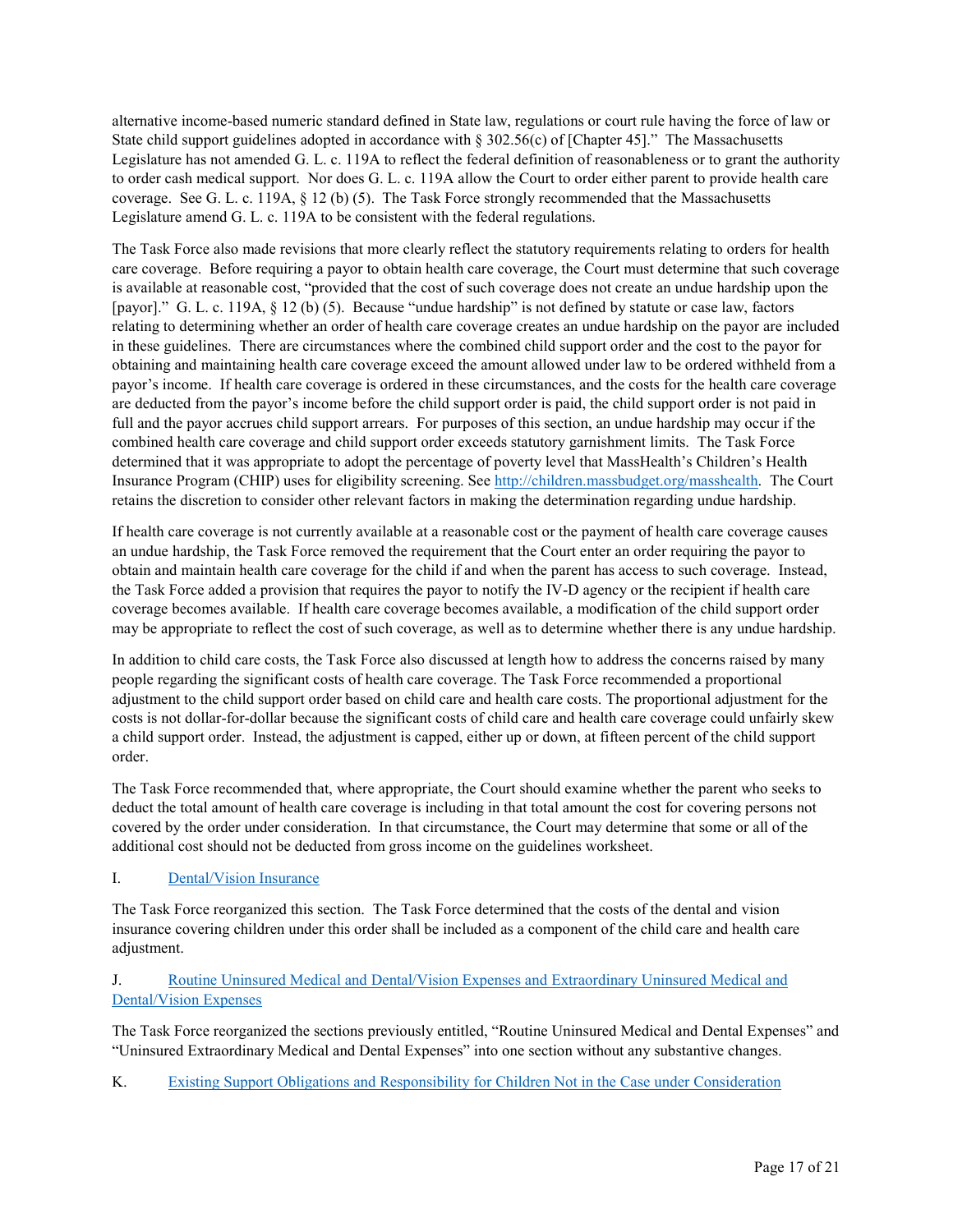The Task Force recommended changes to this section to clarify the different circumstances that may result in a deduction from gross income when a parent has a legal responsibility to support a child not part of the case currently being considered. The Task Force clarified that where applicable either parent may seek the deductions from gross income and that sufficient proof must be provided. The Task Force reviewed language from the New Jersey, North Carolina, Ohio, and Tennessee child support guidelines to assist in drafting the clarifications.

In Department of Revenue v. Mason M., the Supreme Judicial Court endorsed the use of deducting a hypothetical support order from a parent's gross income where that parent had multiple children to support. Department of Revenue v. Mason M., 439 Mass. 665, 671-72 (2003). However, to calculate a hypothetical amount of child support, the gross incomes of both parents of that child must be used. This calculation can be difficult to compute because the Court does not have the non-party parent's gross income. The burden is on the parent who seeks to deduct a hypothetical amount to provide to the Court the information necessary for calculating the hypothetical amount, including the non-party parent's gross income.

### L. Families with More than Five Children

The Task Force did not recommend any substantive changes to this section.

#### M. Contribution to Other Child-Related Expenses

The Task Force renamed this section for consistency. "Post-secondary education" was deleted from this section only because the Task Force created a new section that addresses contribution to post-secondary educational expenses. See Section II. G.

#### Commentary 2018 – Section II. – Factors To Be Considered In Setting The Child Support Order

#### D. Parenting Time

This section was amended to eliminate the directions on how the guidelines should be calculated based on the type of parenting plan. The directions are no longer necessary because of the newly-designed worksheet effective on June 15, 2018. This section now reflects that one worksheet is used to calculate the presumptive child support order for shared, split and approximately 2/3 and 1/3 parenting plans.

#### F. Child Support for Children Between the Ages of 18 and 23

This section was amended to reflect the changes in Table B and Table C in the June 2018 amendments. In the June 2018 amendments, the September 2017 Table B was split into two separate tables. Table B now lists the adjustment factors for the number of children, and Table C lists the adjustment percentages for children's ages.

The application of the adjustment percentages in this section was revised by the Trial Court to eliminate counterintuitive outcomes in support orders for four or five children, at least one being 18 years of age or older. The age adjustments in the September 2017 Table B were based on applying the 25 percent discount listed in the guidelines in equal proportion to the number of children 18 years of age or older. The age adjustment percentages in the June 2018 Table C are based on applying the 25 percent discount to the oldest children last. That is, the 25 percent discount is applied only to the increases in child support for additional children, rather than to the overall amount of support. The children 18 years of age or older are accounted for last in this calculation to fully preserve the increases in child support for additional younger children.

### III. MODIFICATION

- A. A child support order may be modified if any of the circumstances listed below exist.
- 1. There is an inconsistency between the amount of the existing order and the amount that would result from the application of the guidelines.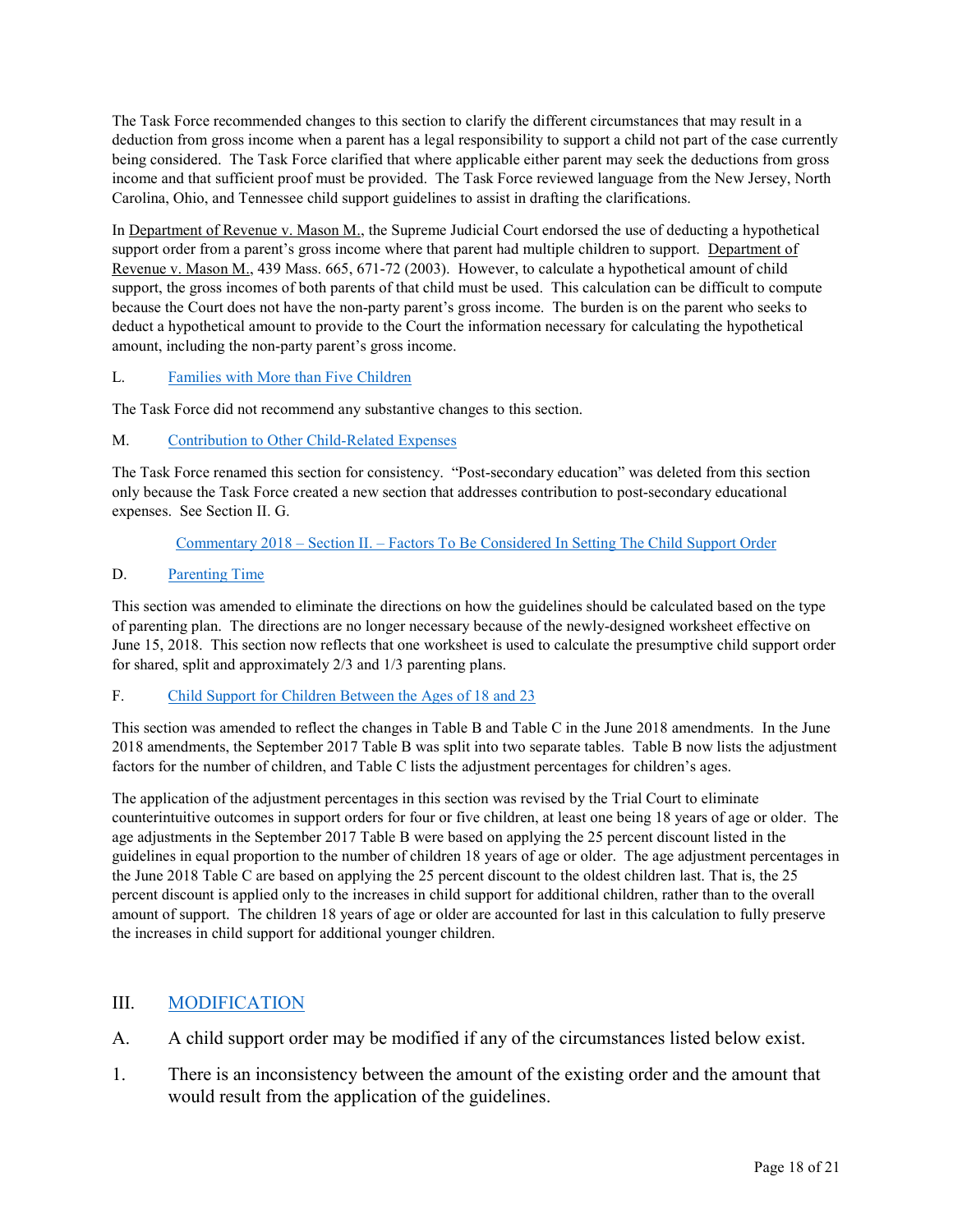- 2. Previously ordered health care coverage is no longer available.
- 3. Previously ordered health care coverage is still available but no longer at a reasonable cost or without an undue hardship.
- 4. Access to health care coverage not previously available to a parent has become available.
- 5. Any other material and substantial change in circumstances has occurred.

B. Upon a request for modification of an order that deviated from the guidelines at the time it was entered, the Court shall apply the existing deviation to the modification action if:

- 1. the facts that gave rise to deviation still exist; and
- 2. deviation continues to be in the child's best interest; and
- 3. the guidelines amount would be unjust or inappropriate under the circumstances.

C. Section III. B. does not preclude deviations based on other grounds set forth in Section IV. or grounds for modification as set forth in Section III. A.

### Commentary 2017 – Section III. – Modification

The Task Force deleted Paragraph B of the 2013 guidelines because it was premised on the assumption that Massachusetts law provides for a separate standard to be used by the Court when the Department of Revenue is providing IV-D services in a case where the order is less than three years old. While the Department of Revenue is not required to use the inconsistency standard when determining whether to provide IV-D services to seek a modification of an order that is less than three years old, the Court must apply the inconsistency standard once any complaint for modification is filed and is before the Court. See 57 Fed. Reg. 61559, 61577 (1992). See also G. L. c. 208, § 28, G. L. c. 209C, § 20 and G. L. c. 209, § 37.

The Department of Revenue's review process does not prohibit an individual from filing a complaint for modification on his or her own, regardless of whether the case is receiving IV-D services.

The Task Force refined the language to clarify that if circumstances that resulted in a deviation are still in existence during a modification action, those circumstances shall be considered to remain even though it may be appropriate to modify the existing order. For example, a child may have a medical condition that results in ongoing, extraordinary medical expenses and the existing child support order deviates from the guidelines amount. The recipient is now unemployed and files a complaint for modification. The underlying circumstances for the existing deviation remains; however, the Court also considers the additional circumstances.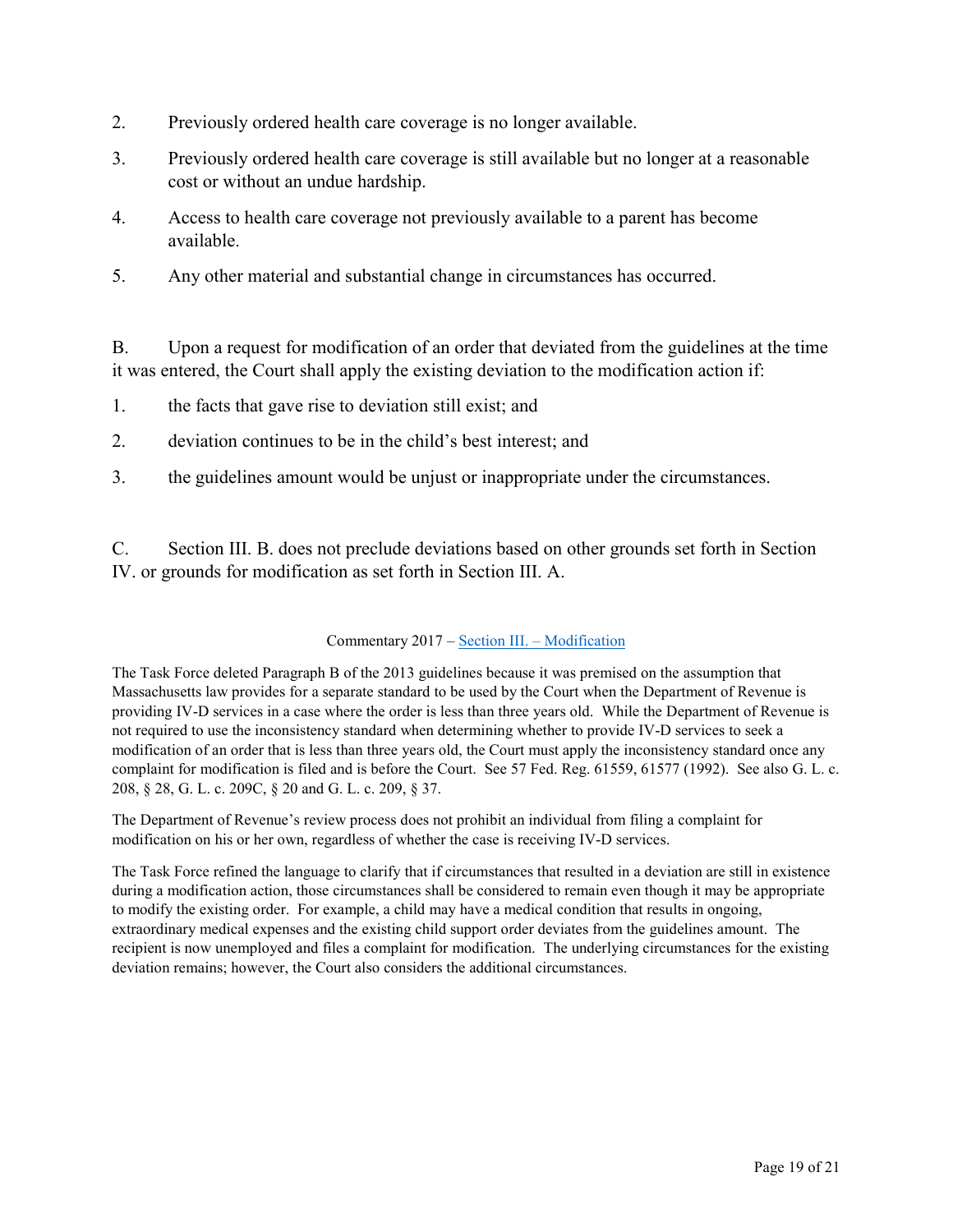### IV. DEVIATION

A. The Court, or the parties by agreement approved by the Court, may deviate from these guidelines and overcome the presumptive application of these guidelines, provided the Court enters specific written findings stating:

- 1. the amount of the order that would result from application of the guidelines;
- 2. that the guidelines amount would be unjust or inappropriate under the circumstances;
- 3. the specific facts of the case which justify departure from the guidelines; and
- 4. that such departure is consistent with the best interests of the child.

B. Circumstances which may support deviating, above or below the presumptive guidelines amount, including the minimum order amount, are as follows:

- 1. the parties agree and the Court determines the agreement to be fair and reasonable and approves their agreement;
- 2. a child has ongoing special needs or aptitudes with financial consequences;
- 3. a child has ongoing extraordinary mental, physical, or developmental needs with financial consequences;
- 4. a parent has ongoing extraordinary mental, physical, or developmental needs with financial consequences;
- 5. a parent has extraordinary expenses for health care coverage;
- 6. a parent has extraordinary travel or other expenses related to parenting;
- 7. a parent is absorbing a child care cost that is disproportionate in relation to his or her income;
- 8. a parent provides substantially less than one-third of the parenting time for a child or children;
- 9. the payor is incarcerated and has insufficient financial resources to pay support;
- 10. application of the guidelines, particularly in low income cases, leaves a parent without the ability to self support;
- 11. application of the guidelines would result in a gross disparity in the standard of living between the two households such that one household is left with an unreasonably low percentage of the combined available income;
- 12. application of the guidelines may adversely impact reunification of a parent and child where the child has been temporarily removed from the household in accordance with G. L. c. 119; and